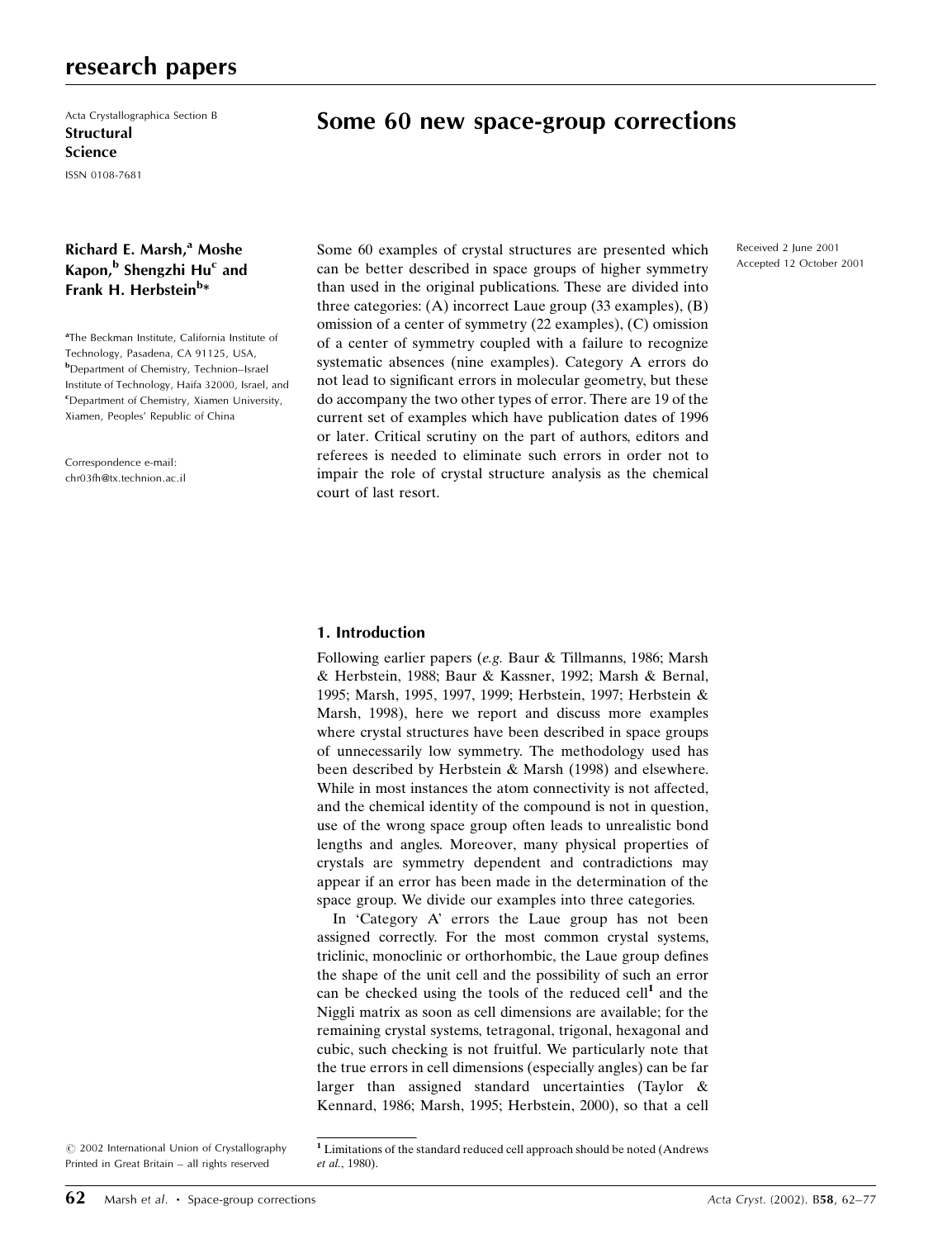that appears to be oblique beyond experimental error may in fact be rectilinear. In any event, confirmation that the Laue symmetry is truly in error can only be obtained before the final structure has been determined from a comparison of intensities of possibly related reflections, for example, by evaluating R(merge) for the various possibilities. Such an assessment of the symmetry of the intensity-weighted reciprocal lattice can only be made by a secondary investigator if a list of observed structure factors is available, which (unfortunately) is usually not the case. In general, a secondary investigator must depend on the final list of atom coordinates (and, if they are available, the  $U^{ij}$ 's) for checking. These parameters should provide conclusive proof, one way or the other, because the symmetry of the final structure must always agree with the symmetry of the intensity-weighted reciprocal lattice within their mutual standard deviations (Schomaker & Marsh, 1979). As a corollary, the derived results, such as molecular dimensions, are effectively unchanged when a structure is refined in an unnecessarily low Laue symmetry.

In 'Category B' errors the Laue symmetry has been determined correctly but, where systematic absences (reflection  $\text{conditions}$ <sup>2</sup> do not allow an unambiguous choice between a centrosymmetric and a non-centrosymmetric space group, the authors have chosen the non-centrosymmetric one and this may well require further consideration. In principle, the choice can be made as soon as intensity data are available, either by statistical tests of the intensities or, if heavy atoms are present, by examining Friedel-related reflections. However, statistical tests are often unreliable (Hargreaves, 1955; Marsh, 1981) and the presence of heavy atoms may lead to absorption errors that can confuse Friedel relationships. Accordingly, a check for centrosymmetry is best made after the structure has been solved, by examining the atom coordinates or, perhaps, by viewing a drawing of the entire structure. In this regard we wish to emphasize that the large correlations arising from the refinement of an approximately centrosymmetric model in a non-centrosymmetric space group relate primarily to the antisymmetric aspects of the model, the deviations from centrosymmetry, so that symmetrizing the structure (whatever the true space group) should lead to quite reliable average coordinates. We have found this to be so in almost all the structures we have studied, the revised, centrosymmetric structure leading to bond lengths and angles in close agreement with standard values even when the unrevised (noncentrosymmetric) values are highly discrepant; differences in coordinates can be comparatively large (say, up to ten times the reported s.u.'s) because of the problem of near-singularity. Further refinement in the centrosymmetric space group would generally be needed to obtain optimal precision.

We have found one example which belongs to both Categories A and B. This is FISMUP, which is changed from orthorhombic to hexagonal, and has a center added. We have placed it at the end of Category A.

In 'Category C' errors an erroneous space group was inferred because the reflection conditions had not been correctly determined (Marsh, 1995, see pp. 900-901). Category C is a subgroup of Category B, where the addition of a center of symmetry results in changes in the reflection conditions (screw axes or glide planes are also added). The first step towards correcting such errors in space-group determination is by careful inspection of the reflection conditions; here it is necessary to have access to the  $F$ (obs) lists and, as noted, these are not always available. Even when the  $F$ (obs) values are available the secondary investigator may face severe problems, particularly when the deviations from centrosymmetry are small and the apparent violations of the reflection conditions are weak. Are these violations real or are they due to wavelength contamination, multiple reflection (the Renninger effect) or background problems? How reliable are the error estimates (if they are available) for these weak intensities? (This latter question is particularly cogent in the assessment of CCD data.) Was a small twin component present? What criteria were used in determining whether or not a category of reflections is truly absent? These are vexing questions, beyond the power of the secondary investigator (and perhaps the primary investigator as well) to answer. We have accessed the F list for some Category C examples, and treated others in the same way as Category B. If the deviations from centrosymmetry are small, and the improvement in molecular geometry on symmetrizing the structure is large, we have opted for the higher-symmetry description, knowingly flouting the traditional lore that a single violation of a systematic absence condition is adequate cause for rejecting the corresponding symmetry element. Among previous examples of this type are 2-hydroxybenzimidazole (Herbstein & Kapon, 1985) and 1,2,7a-trihydroxy-2-methylperhydro-1 phosphaindene 1-oxide (Marsh, 1994); the space group was corrected from  $P2_1$  to  $P2_1/n$  for both crystals.

We add that many examples in our Category A list also entail the presumption of systematic absences. For example, the change from a triclinic to a C-centered monoclinic space group may require (besides the C-centering conditions, which fall at half-integral nodes of the triclinic reciprocal lattice and are not accessed under normal conditions) systematic absences due to glide planes, whose exact form in the triclinic reciprocal lattice depends on the relation between triclinic and monoclinic cells.

#### 2. Experimental

Examples have been found by perusal of recent issues of journals, many by chance. In most cases the coordinates were obtained from the Cambridge Structural Database (CSD; Cambridge Structural Database, 2001), which we follow for the numbering of atoms except where noted. We have included hydrogen parameters only exceptionally. Other sources of supplementary material are noted, such as the office of the Editor of the Bulletin of The Chemical Society of Japan (BCSJ). We have recovered supplementary tables of  $F$ (obs) values for a few examples, usually to establish reciprocal

<sup>&</sup>lt;sup>2</sup> 'Conditions limiting possible reflections', used in International Tables for Crystallography, are formally preferable, but long.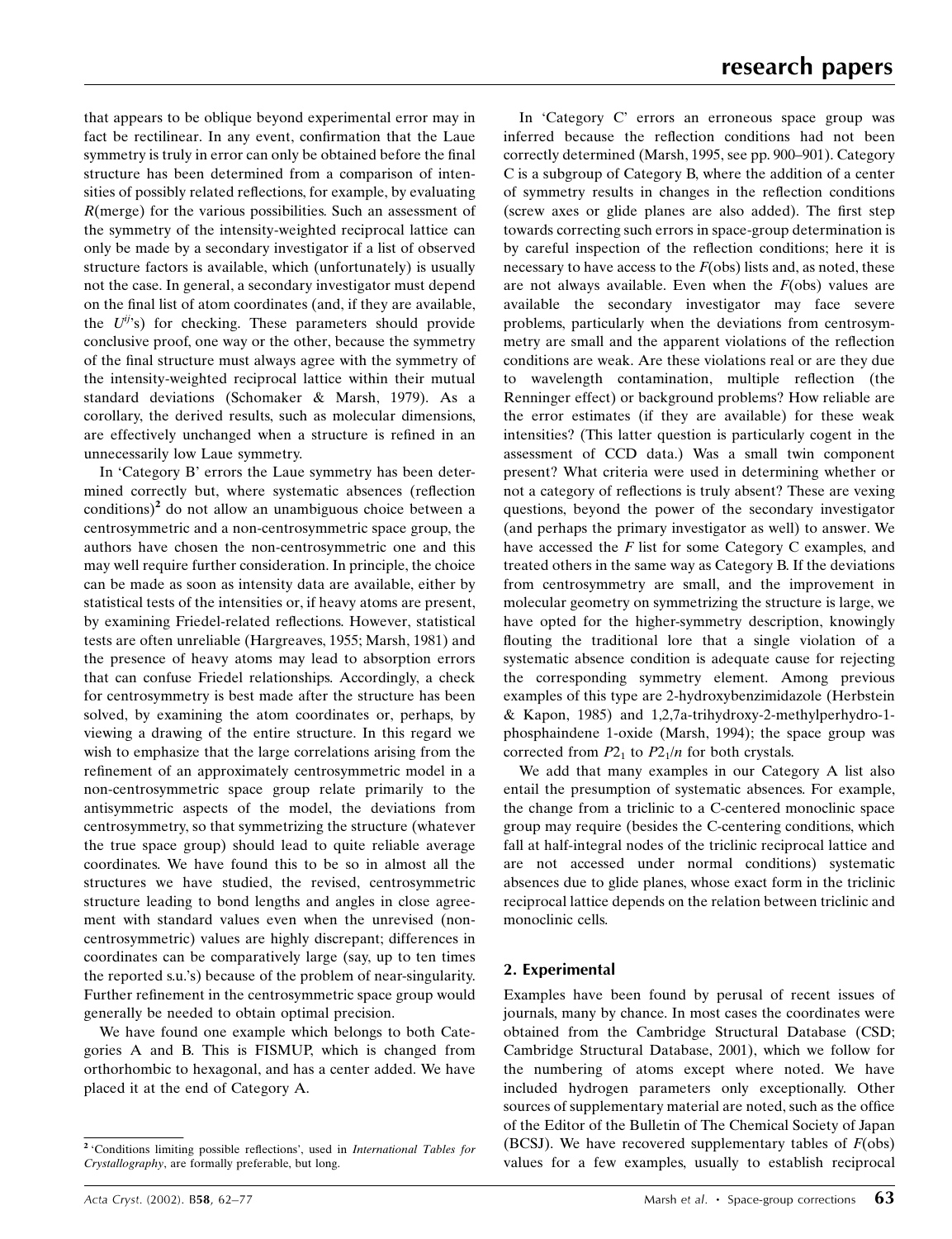#### Table 1

The corrections have been ordered as follows: first by category, second by original space group  $(1 \text{ to } 230)$ , third by revised space group, and finally by REFCODE (alphabetically).

| No.  | Refcode                          | Original           | Revised             | Reference                       |
|------|----------------------------------|--------------------|---------------------|---------------------------------|
|      |                                  | space group        | space group         |                                 |
|      | Category A: Change in Laue group |                    |                     |                                 |
| 1    | None                             | P1                 | C2                  | Makedonopoulou et al.<br>(2000) |
| 2    | None                             | P <sub>1</sub>     | C <sub>2</sub>      | Makedonopoulou et al.<br>(2000) |
| 3    | <b>LEKKUH</b>                    | P <sub>1</sub>     | $P2_1/c$            | Katano et al. (1998)            |
| 4    | <b>PENNAX</b>                    | P1                 | $P2_1/n$            | Lee et al. (1993)               |
| 5    | <b>RIJOOO</b>                    | P <sub>1</sub>     | $P2_1/n$            | Filippou et al. (1997)          |
| 6    | <b>CICTUD</b>                    | P <sub>1</sub>     | C2/c                | Ito et al. (1999)               |
| 7    | <b>DEMWOH</b>                    | P1                 | C2/c                | Nakashima et al. (1985)         |
| 8    | <b>FIYGOJ</b>                    | P <sub>1</sub>     | C2/c                | Taniguchi et al. (1987)         |
| 9    | <b>KUSLUF</b>                    | P <sub>1</sub>     | C2/c                | Nakano et al. (1992)            |
| 10   | <b>RICLOE</b>                    | P <sub>1</sub>     | C2/c                | Cabeza et al. (1996)            |
| 11   | <b>TILMEG</b>                    | ΡĪ                 | C2/c                | Taube et al. (1996)             |
| 12   | VEWPOC10                         | P <sub>1</sub>     | C2/c                | Mikuriya et al. (1993)          |
| 13   | <b>WABKOZ</b>                    | P <sub>1</sub>     | C2/c                | Fawcett et al. (1992)           |
| 14   | YATZOI10                         | P <sub>1</sub>     | C2/c                | Mikuriya et al. (1996)          |
| 15   | <b>TUMLES</b>                    | $P2_1$             | $P2_12_12_1$        | Urban et al. (1996)             |
| 16   | CECMAY10                         | $P2_1$             | $C222_1$            | Harata et al. (1987)            |
| 17   | <b>JIGREW</b>                    | $P2_1$             | $C222_1$            | Nogami et al. (1990)            |
| 18   | <b>VOGLUY</b>                    | $P2_1$             | Cmc2 <sub>1</sub>   | Kitajima et al. (1991)          |
| 19   | WIFFOG                           | Cт                 | Fmm2                | Gradoz et al. (1994)            |
| 20   | <b>AZPADO</b>                    | Cт                 | R3m                 | Jogun et al. (1978)             |
| 21   | <b>AZPADS</b>                    | Cт                 | R3m                 | Jogun et al. (1978)             |
| 22   | None                             | Bb                 | R3c                 | Makitova et al. (1989)          |
| 23   | NEGXOM                           | P2 <sub>1</sub> /c | Pccn                | Michalska et al. (1996)         |
| 24   | <b>YIVWOP</b>                    | C2/c               | I4 <sub>1</sub> /a  | Selent & Ramm (1995)            |
| 25   | <b>TONWUO</b>                    | C2/c               | $I4_1/acd$          | Wei et al. (1996)               |
| 26   | PYRDNO10                         | $C222_1$           | $P4_12_12$          | Ulkü et al. (1971)              |
| 27   | <b>ROBJEX</b>                    | $P_4$              | $P_{{}_{1}}{2_{1}}$ | Hahn et al. (1996)              |
| 28   | <b>JUNNAH</b>                    | R <sub>3</sub>     | $P2_13$             | Brand & Vahrenkamp<br>(1992a,b) |
| 29   | <b>TAZPAD</b>                    | R <sub>3</sub>     | R3m                 | Fluck et al. (1977)             |
| 30   | <b>POJKAA</b>                    | P <sub>3</sub>     | $P6_3/m$            | Michelin et al. (1994)          |
| 31   | FABTAD10                         | R <sub>3</sub>     | R3c                 | Fait et al. (1991)              |
| 32   | <b>FISMUP</b>                    | Cmc2 <sub>1</sub>  | $P6_3/mcm$          | Prozorovskii et al. (1987)      |
| Note | None                             | C2/c               | Cccm                | Yuranov &                       |

|    | Category B: Add a center of symmetry                       |                    |                    |                         |
|----|------------------------------------------------------------|--------------------|--------------------|-------------------------|
| 33 | YOJBUU                                                     | $P2_1$             | $P2_1/m$           | Balakaeva et al. (1994) |
| 34 | <b>HEFSIU</b>                                              | $P_{C}$            | P2/c               | Shubnell et al. (1994)  |
| 35 | <b>RACFEG</b>                                              | Cm                 | C2/m               | Kitazawa et al. (1992)  |
| 36 | <b>CHXCUB</b>                                              | Cm                 | C2/m               | Kamisawa et al. (1981)  |
| 37 | <b>FOHDUB</b>                                              | Cm                 | C2/m               | Hörlein et al. (1987)   |
| 38 | <b>KOYXOL</b>                                              | Cm                 | C2/m               | Calov et al. (1991)     |
| 39 | PASOAB                                                     | Cm                 | C2/m               | Konarev et al. (1997)   |
| 40 | <b>VOKKIP</b>                                              | Cm                 | C2/m               | Sysoeva et al. (1990)   |
| 41 | <b>POWYUV</b>                                              | Cc                 | C2/c               | Le Stang et al. (1998)  |
| 42 | RIDPID                                                     | Aa                 | C2/c               | Aizawa et al. (1995)    |
| 43 | <b>ZAWSUL</b>                                              | Cc                 | C2/c               | Rieger et al. (1995)    |
| 44 | <b>ZEDCUG</b>                                              | Cc                 | C2/c               | Yasuda et al. (1994)    |
| 45 | None                                                       | Cc                 | C2/c               | Asari et al. (2001)     |
| 46 | None                                                       | Pna2 <sub>1</sub>  | Pnma               | Shibahara et al. (1995) |
| 47 | <b>FOZPAL</b>                                              | Pn2 <sub>1</sub> a | Pnma               | Steil et al. (1988)     |
| 48 | <b>KISNAB</b>                                              | Pna2 <sub>1</sub>  | Pnma               | Constable et al. (1991) |
| 49 | <b>YUFXIG</b>                                              | $Pc2_1n$           | Pnma               | Mathur et al. (1995)    |
| 50 | <b>ZUFDIN</b>                                              | $P_4$              | P4 <sub>2</sub> /m | Kido et al. (1995)      |
| 51 | <b>LAKRIY</b>                                              | P <sub>3</sub>     | P3                 | Joachim et al. (1993)   |
| 52 | <b>LAKROE</b>                                              | P3                 | P3                 | Joachim et al. (1993)   |
| 53 | <b>ZATGIK</b>                                              | R <sub>3</sub>     | R3                 | Ma et al. (1994)        |
| 54 | <b>PAMCOV</b>                                              | P6 <sub>3</sub>    | $P6_3/m$           | Abe et al. (1992)       |
|    | Category C: Add center of symmetry and systematic absences |                    |                    |                         |

Dunaeva (1989)

|    | Category C: Add center of symmetry and systematic absences |          |          |                       |
|----|------------------------------------------------------------|----------|----------|-----------------------|
| 55 | KERGET                                                     | $P_{21}$ | $P2_1/n$ | Shima et al. (1989)   |
| 56 | <b>LEVJUR</b>                                              | $P_{21}$ | $P2_1/c$ | Tatsumi et al. (1994) |

|     |               | Original          | Revised            |                        |
|-----|---------------|-------------------|--------------------|------------------------|
| No. | Refcode       | space group       | space group        | Reference              |
| 57  | <b>ZEDDAN</b> | $P2_1$            | P2 <sub>1</sub> /c | Yasuda et al. (1994)   |
| 58  | <b>CADKUN</b> | Pn                | P2 <sub>1</sub> /n | Yagyu et al. (1998)    |
| 59  | <b>KUSLOZ</b> | Pn                | P2 <sub>1</sub> /n | Kita et al. (1992)     |
| 60  | TOSSAV        | $P_{C}$           | $P2_1/c$           | Aizawa et al. (1996)   |
| 61  | VOZVIP        | $P_{C}$           | $P2_1/c$           | Nakazumi et al. (1992) |
| 62  | <b>NALCIM</b> | $P2_12_12_1$      | Pnma               | Garcia et al. (1996)   |
| 63  | <b>DIXVOV</b> | Pca2 <sub>1</sub> | Pbca               | Berges et al. (1985)   |

lattice symmetry; refinement of the revised structure was carried out in two cases. Preliminary identification of possibly erroneous space groups was by visual inspection of cell dimensions and atom coordinates, and/or of published structural drawings. The fundamentals for transforming axes and coordinates are given in International Tables for Crystallography (Arnold, 1983); see also International Tables for Xray Crystallography (1965). The general (affine) transformation of the coordinate system consists of two parts, a linear part (implying a change of orientation, or lengths, or both of the basis vectors) and a shift of origin. The matrix  $P$  of the linear part and the column  $p$ , containing the components of the shift vector  $p$ , define the transformation uniquely. It is represented by the symbol  $(P,p)$ . In practice we have found it more transparent to give the transformation matrix for cell axes from the original to the revised cell, followed by the origin shift (if required) in the revised cell. The 'quality of fit' describing the agreement of the revised space group with the reported coordinates is given in Herbstein & Marsh (1998). The contents are summarized in Table 1. Lists of revised coordinates have been submitted to the CSD and are included as material for deposition (numbered as Table 1S etc. according to the index number of the entry).<sup>3</sup>

#### 3. Category A: change in Laue group

#### 3.1. (1) and (2): REFCODES not yet assigned

Two inclusion complexes of  $\beta$ -cyclodextrin with the aliphatic monoacids tridecanoic acid and (Z)-tetradec-7-enoic acid are reported:  $2C_{42}H_{70}O_{35}C_{13}H_{26}O_2.19.5H_2O$  (1) and  $2C_{42}H_{70}O_{35}C_{14}H_{26}O_{2}.14.9H_{2}O$  (2), see Makedonopoulou *et* al. (2000).

These structures were reported as triclinic, space group P1,  $Z = 1$  (for formulae given above); (1):  $a = 15.654$  (6),  $b = 1$ 15.650 (6),  $c = 15.937$  (6) A,  $\alpha = 101.58$  (1),  $\beta = 101.59$  (1),  $\gamma =$ 103.58 (1)°; (2):  $a = 15.6259(9)$ ,  $b = 15.623(1)$ ,  $c =$ 15.935 (1) Å,  $\alpha$  = 101.547 (2),  $\beta$  = 101.555 (2),  $\gamma$  = 103.642 (2)°. The equivalences of a with b and of  $\alpha$  with  $\beta$  suggest the Ccentered monoclinic cells:  $a = 19.363$ ,  $b = 24.597$ ,  $c = 15.937$  Å,  $\alpha = 89.99, \beta = 108.95, \gamma = 90.02^{\circ}$  for (1), and  $a = 19.316, b =$ 24.564,  $c = 15.935 \text{ Å}$ ,  $\alpha = 89.99$ ,  $\beta = 108.90$ ,  $\gamma = 90.01^{\circ}$  for (2) (transformation matrix, 110, 110, 001). In each case the two  $\beta$ -

<sup>3</sup> Supplementary data for this paper are available from the IUCr electronic archives (Reference: BM0047). Services for accessing these data are described at the back of the journal.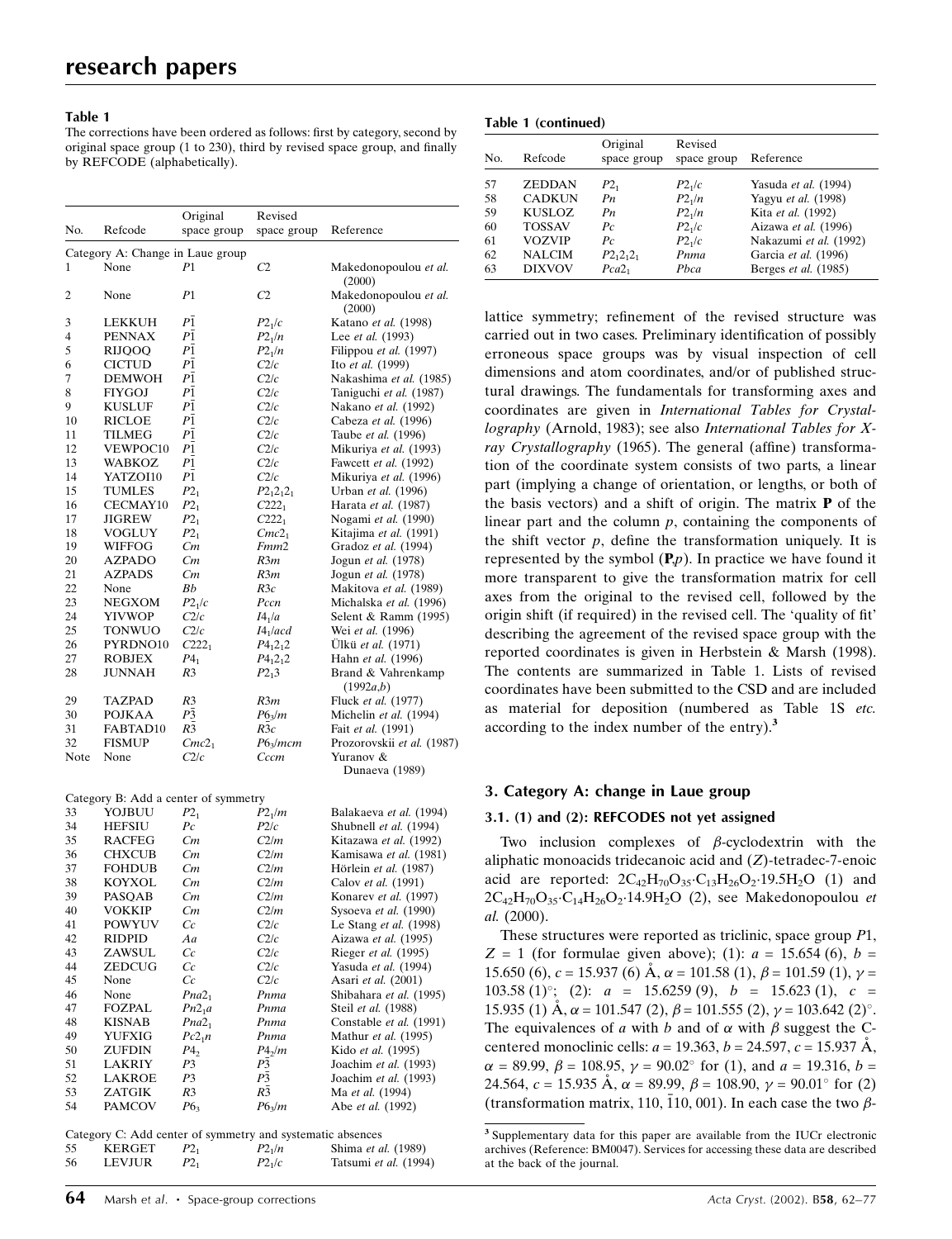cyclodextrin molecules in the triclinic cell are related, within  $0.02 \text{ Å}$ , by the twofold axis of space group  $C2$ ; most of the water molecules are also paired across this axis, even though the majority have fractional occupation parameters. In each complex the guest molecule is described as disordered over two orientations with approximate occupancies of 50% and with very large  $U_{\text{eq}}$  values (r.m.s. displacements, 0.6–1.0 Å); for them, the match with  $C_2$  symmetry is relatively poor. The structure solutions for these compounds (in the triclinic cells) were by 'isomorphous molecular replacement' based on the 3,5-dimethylbenzoic acid (YOVVIO; Rontoyianni & Mavridis, 1994) and the 4-tert-butyltoluene (KUTJUE; Mavridis & Hadjoudis, 1992) channel inclusion complexes of  $\beta$ -cyclodextrin. The structures of YOVVIO and KUTJUE have already been revised from P1 to C2 (Herbstein & Marsh, 1998).

#### 3.2. (3) LEKKUH: 1,7,13,19,25-pentathio[1.5](2,5)-thiophenophane,  $C_{20}H_{10}S_{10}$  (Katano et al., 1998)

This compound was reported in space group  $\overline{P1}$ ,  $Z = 4[a =$ 6.0440 (7),  $b = 17.025$  (3),  $c = 22.726$  (4)  $\AA$ ,  $\alpha = 90.003$  (8),  $\beta =$ 90.014 (8),  $\gamma = 85.967$  (9)<sup>o</sup>]. The crystallographic results are not described in any detail and no comment is made about the choice of triclinic cell with two  $90^\circ$  angles (c normal to a, b). Coordinates were not included but have been obtained from BCSJ 71052. After the axes are reoriented to obtain a conventional monoclinic cell, the two independent molecules in  $\overline{P1}$  can be matched across a *c*-glide plane within r.m.s. deviations of  $\sim 0.005$  Å. The transformation matrix is (100; 001; 010), giving the revised cell as  $a = 6.044$ ,  $b = 22.726$ ,  $c =$ 17.025 Å,  $\beta$  = 94.033°,  $Z = 4$ , space group  $P2_1/c$ .

#### 3.3. (4) PENNAX: meso-tetraphenylporphyrinatothallium(III) cyanide,  $C_{45}H_{28}N_5Tl$ , Tl(tpp)CN (Lee et al., 1993)

This compound was reported as triclinic,  $a = 10.003$  (3),  $b =$ 16.231 (7),  $c = 21.277$  (8)  $\AA$ ,  $\alpha = 89.98$  (3),  $\beta = 90.57$  (3),  $\gamma =$ 90.31 (3)°,  $Z = 4$ , space group  $\overline{P1}$ . However, the coordinates of the two purportedly independent molecules are related by  $x(I) = 0.499(6) - x(II)$ ,  $y(I) = 0.500(1) + y(II)$ ,  $z(I) = 0.500(2)$  $-z(II)$  (i.e.  $\frac{1}{2} - x$ ,  $\frac{1}{2} + y$ ,  $\frac{1}{2} - z$ ), which are relations between symmetry-related positions in space group  $P2_1/n$ . The corresponding cell parameters are as above with  $\alpha$  and  $\gamma$  set equal to 90°. Thus we have assumed that there is a substantial error  $(\sim 0.3^{\circ})$  in  $\gamma$ . This is another example where it is the overall symmetry of the structure rather than the details of the cell dimensions that determines the true structure.

### 3.4. (5) RIJQOQ: cis-bromo-dicarbonyl-bis(diisopropylamine)carbyne-bis(dimethylphenylphosphine)chromium,  $C_{25}H_{36}BrCrNO_2P_2$  (Filippou et al., 1997)

This compound was reported in space group  $\overline{P1}$ ,  $Z = 4$ , with cell dimensions  $a = 10.084$  (2),  $b = 16.340$  (3),  $c = 17.351$  (3) Å,  $\alpha$  = 89.89 (2),  $\beta$  = 89.87 (2),  $\gamma$  = 89.98 (2)°. The authors remark `The crystal of [this compound] is pseudo orthorhombic. However, the intensity statistics show no higher symmetry than a center of inversion. Each unit cell...contains two independent molecules'. The coordinates of the two purportedly independent molecules are related (in the reported triclinic cell) by  $x(I) = 0.4999 (5) - x(II)$ ,  $y(I) = 0.5000 (2) - y(II)$ ,  $z(I) = -0.5001$  (4) +  $z(II)$  (i.e.  $\frac{1}{2} - x$ ,  $\frac{1}{2} - y$ ,  $\frac{1}{2} + z$ ), which are relations between symmetry-related molecules in space group  $P2_1/n$  after interchange of b and c (revised cell  $a = 10.084$ ,  $b =$ 17.351,  $c = 16.340 \text{ Å}$ ,  $\alpha = 90.11$ ,  $\beta = 90.02$ ,  $\gamma = 89.87^{\circ}$ ; transformation matrix 100; 001; 010). Although the angle  $\beta$  is very close to  $90^\circ$ , the coordinates show no symmetry higher than monoclinic. The systematic absences '00l for  $l$  odd,  $hk$ 0 for  $h$  +  $k$  odd' in the triclinic description were apparently not recognized.

#### 3.5. (6) CICTUD:  $\{[(\text{tna})\text{Ni}^{II}(u\text{-OH})_2\text{Ni}^{II}(\text{tna})](\text{ClO}_4)_2\}$ . 2MeOH} (tpa = tris(2-pyridylmethyl)amine),  $C_{38}H_{46}Cl_2N_8Ni_2O_{12}$  (Ito et al., 1999)

This structure was reported as triclinic,  $P\overline{1}$ ,  $Z = 2$ ;  $a =$ 14.679 (7),  $b = 14.728$  (8),  $c = 13.626$  (8)  $\AA$ ,  $\alpha = 122.65$  (3),  $\beta =$ 111.92 (4),  $v = 90.02$  (5)<sup>o</sup>. If the authors had considered the reduced cell,  $a = 13.626$ ,  $b = 13.640$ ,  $c = 14.679$   $\AA$ ,  $\alpha = 68.08$ ,  $\beta =$ 68.08,  $\gamma = 65.39^{\circ}$ , they might have noted the *aac*  $\alpha \alpha \gamma$  form and been suspicious of higher symmetry. The triclinic cell can be transformed to a C-centered monoclinic cell<sup>4</sup> ( $a = 22.946$ ,  $b =$ 14.728,  $c = 14.679 \text{ Å}$ ,  $\alpha = 89.98$ ,  $\beta = 116.33$ ,  $\gamma = 90.06^{\circ}$ ;  $Z = 4$ ); the transformation matrix is  $(012, 010, 100)$ . Coordinates, not published by Ito et al. (1999) but obtained from BCSJ 72002, can be similarly transformed so as to conform with space group  $C2/c$ . The original triclinic unit cell contains two independent metal complexes, on separate centers of symmetry; the revised monoclinic cell contains four complexes on equivalent centers, Wyckoff positions  $(c)$ . The two independent sets of perchlorate ions lie on twofold axes, Wyckoff positions (e).

## 3.6. (7) DEMWOH: bis(benzonitrile-N)-tetrakis( $\mu^2$ trichloroacetato-O,O')dicopper(II),  $C_{22}H_{10}Cl_{12}Cu_{2}N_{2}O_{8}$ (Nakashima et al., 1985)

This structure was reported in  $\overline{P1}$ ,  $Z = 2[a = 12.780 (1), b =$ 16.064 (1),  $c = 10.130$  (1)  $\AA$ ,  $\alpha = 108.39$  (1),  $\beta = 113.34$  (1),  $\gamma =$ 81.07 (1) $\degree$ ]. The authors remark that 'the crystal structure ...contains two independent centrosymmetric  $\lbrack Cu(Cl_3C COO<sub>2</sub>(PhCN)<sub>2</sub>$  molecules...quite similar to each other in shape, although there are small differences in their interatomic distances and angles'. The CSD reports that `a user has pointed out that this structure contains a C2 axis and that the space group should be  $C2/c'$ . The C-centered cell (a = 23.468,  $b = 10.130$ ,  $c = 18.911$   $\text{\AA}$ ,  $\alpha = 89.99$ ,  $\beta = 126.34$ ,  $\gamma = 90.01^{\circ}$ ;  $Z = 4$ ) is defined by the vectors [201],  $[00\overline{1}]$ ,  $[110]$  of the triclinic cell and the space group is confirmed as  $C2/c$ . Supplementary data are in BCSJ 8514.

<sup>4</sup> Transformation from triclinic to centered monoclinic can give an I-centered or C-centered cell. We have standardized on the C-centered cell with the smallest (obtuse)  $\beta$  angle.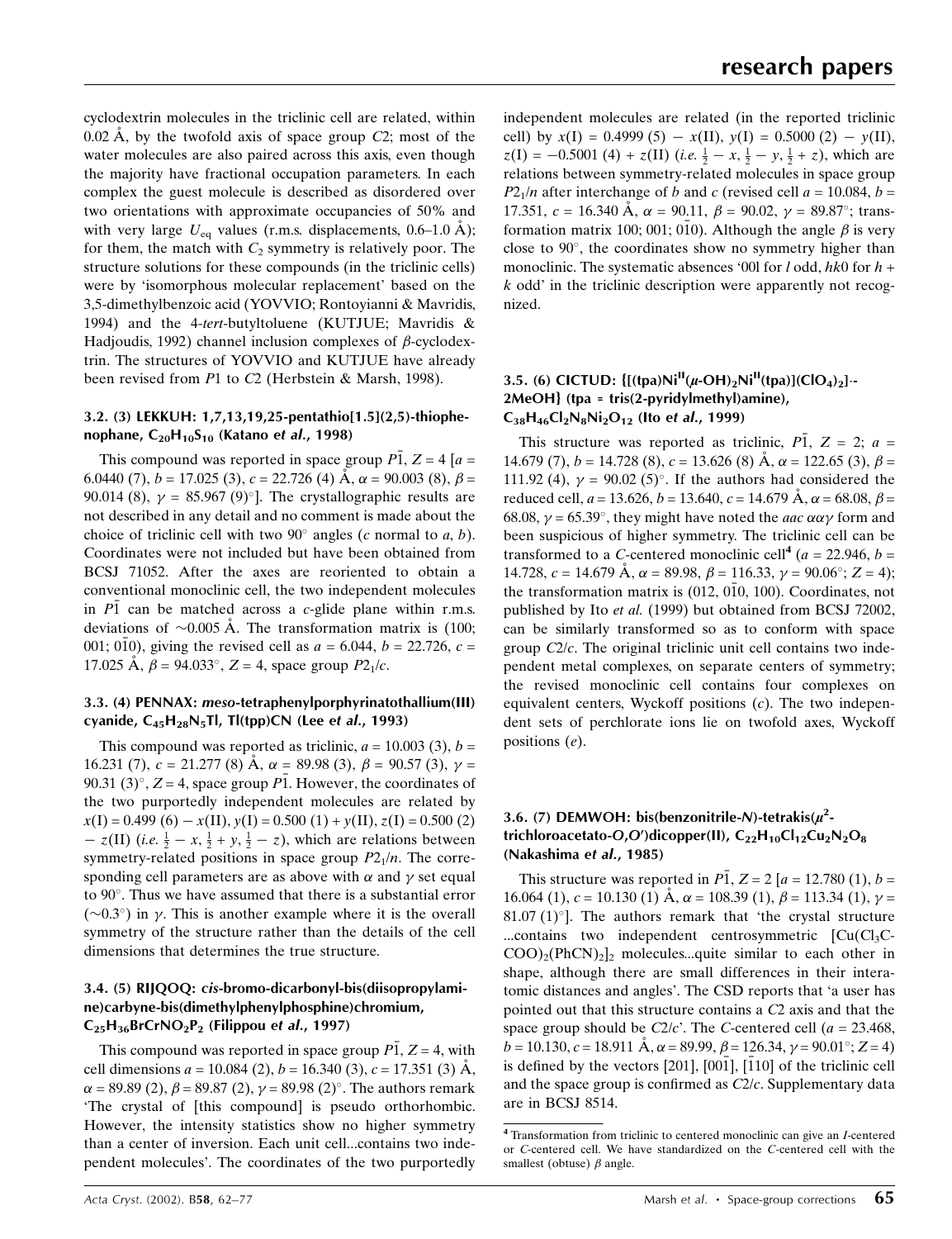## 3.7. (8) FIYGOJ: catena(bis( $(\mu^2$ -thiocyanato-N,S)-2-methylpyridyl)cadmium(II),  $(C_{28}H_{28}Cd_2N_8S_4)_n$  (Taniguchi et al.,  $1987$ <sup>5</sup>

The structure was solved in space group  $\overline{PI}$   $[Z = 2$  for  $n = 1$ ;  $a = 11.076$  (3),  $b = 18.478$  (8),  $c = 9.299$  (3)  $\AA$ ,  $\alpha = 104.60$  (3),  $\beta = 114.84$  (2),  $\gamma = 81.12$  (2)<sup>o</sup>]. This is a polymeric structure and the authors note that 'there are crystallographically three kinds of cadmium atoms; two of them,  $Cd(1)$  and  $Cd(2)$ , are at centers of symmetry 0, 0, 0 and  $1/2$ ,  $1/2$ ,  $1/2$ , while the Cd(3) atom is situated between them'. We comment that the (triclinic) x, y coordinates of  $Cd(3)$  are not significantly different from the suggestive values  $x = 1/4$ ,  $y = 1/4$ . The triclinic cell can be transformed to C-centered monoclinic  $Z =$ 4;  $a = 20.103$ ,  $b = 9.299$ ,  $c = 20.023$  Å,  $\alpha = 90.01$ ,  $\beta = 116.92$ ,  $\gamma =$ 90.02°; transformation matrix  $(201; 001; 110)$ ]. The r.m.s. deviations from  $C2/c$  are 0.004, 0.003 and 0.005 Å. Cd1 is at Wyckoff position  $(d)$  (center of symmetry) and Cd3 at  $(e)$ (twofold axis). Supplementary data in BCSJ 8725.

## 3.8. (9) KUSLUF (at 297 K) and KUSLUF01 (at 273 K): tetrakis(hexylthio)tetrathiafulvalene,  $C_{30}H_{52}S_8$  (Nakano et al., 1992)

The structures at the two temperatures are essentially the same; we consider here only the 297 K structure. This was solved in space group  $P\overline{1}$  [ $Z = 2$ ;  $a = 18.47$  (1),  $b = 18.516$  (8),  $c = 5.498$  (4) Å,  $\alpha = 98.55$  (5),  $\beta = 89.98$  (6),  $\gamma = 93.28$  (4)<sup>o</sup>]; `there are two independent molecules...in the crystals, each of which has a crystallographic center of inversion'. The triclinic cell can be transformed (matrix 021, 001, 100) to C-centered monoclinic (Z = 4;  $a = 36.620$ ,  $b = 5.498$ ,  $c = 18.470$ ,  $\alpha = 89.98$ ,  $\beta$  = 93.31,  $\gamma$  = 90.01°). Relations between coordinates and  $B_{eq}$ values of purportedly independent atoms show that the space group is  $C2/c$ ; r.m.s. deviations of the 19 atom pairs from the glide plane in  $C2/c$  are 0.007 A in x and y, 0.013 A in z. The asymmetric unit consists of one half of a centrosymmetric molecule. The large atomic displacement factors of the chain atoms C7, C8 and C9 ( $B_{eq} \simeq 11.3$ , 18.3 and 23.6  $\AA^2$ ) should be noted. Supplementary data in BCSJ 8725.

## 3.9. (10) RICLOE:  $(\mu^2$ -2-aminophenylthiolato)- $(\mu^2$ -hydrido)decacarbonyltriosmium,  $C_{16}H_7NO_{10}Os_3S$  (Cabeza et al., 1996)

This compound was reported in space group  $P\overline{1}$ ,  $Z = 4$ , with (reduced) cell dimensions  $a = 8.670(5)$ ,  $b = 13.61(1)$ ,  $c =$ 19.42 (2)  $\AA$ ,  $\alpha$  = 80.99 (8),  $\beta$  = 89.98 (6),  $\gamma$  = 71.51 (8)°. This cell can be converted  $\text{matrix} (120, 100, 001)$ , no origin shiftl into a C-centered monoclinic cell  $(Z = 8)$  with dimensions  $a = 25.815$ ,  $b = 8.670$ ,  $c = 19.420$  A,  $\alpha = 89.99$ ,  $\beta = 116.92$ ,  $\gamma = 89.98^{\circ}$ ; the two 'independent molecules' in  $\overline{P1}$  are related by a c glide in the monoclinic cell within r.m.s. deviations of  $\sim 0.008$  Å.

## 3.10. (11) TILMEG: [Nd( $\eta^3$ -C<sub>3</sub>H<sub>5</sub>)<sub>3</sub>·( $\mu$ -C<sub>4</sub>H<sub>8</sub>O<sub>2</sub>)],  $C_{13}H_{23}O_2$ Nd (Taube et al., 1996)

The structure was reported in a triclinic cell [space group P1; Z = 1;  $a = 7.813$  (3),  $b = 8.114$  (1),  $c = 13.634$  (3) A,  $\alpha =$ 74.02 (3),  $\beta$  = 73.08 (3),  $\gamma$  = 61.22 (3)°]. Fig. 4 of Taube *et al.* (1996) suggests twofold symmetry. The crystal was lost before completion of their measurements made at 163 K and these did not extend beyond  $\theta = 20^{\circ}$ , giving a 'measurement to parameter' ratio of  $\sim$ 7. Thus, the R value of 0.0196 (observed reflections) must be treated with caution. We have transformed the triclinic cell to centered monoclinic, space group C2/c, Z = 4 (a = 14.223, b = 7.813, c = 13.813 Å,  $\alpha$  = 90.26,  $\beta$  = 111.26,  $\gamma$  = 90.00°); transformation matrix (120; 100; 011); shift of origin  $\Delta x = 1/4$ ,  $\Delta y = 1/4$ ,  $\Delta z = 0$ ). The Nd atom lies on a twofold axis, Wyckoff position  $(e)$ . With one exception, the coordinates agree with C2/c within r.m.s. deviations of  $\sim$ 0.01 Å. The exception is the central atom of one allyl group (C12), which in P1 was represented as disordered between two sites, each with very large displacement parameters. In our revised description we have placed it on the  $C_2$  axis.

## 3.11. (12) VEWPOC10: bis(5-chloro-o-(salicylideneaminomethyl)phenolato-O,O',N)manganese(IV) tetrahydrofuran solvate,  $C_{28}H_{20}Cl_2MnN_2O_4.2C_4H_8O$  (Mikuriya et al., 1993)

The structure was solved in space group  $\overline{P1}$   $[Z = 2; a =$ 12.271 (4),  $b = 18.196$  (5),  $c = 8.568$  (2) A,  $\alpha = 103.61$  (2),  $\beta =$ 110.42 (1),  $\gamma = 96.13 \,(2)^{\circ}$ ; Fig. 3 of Mikuriya *et al.* (1993) suggests that the molecule has a twofold axis bisecting angle  $O2-Mn-O4$ . The original triclinic cell can be transformed (matrix 201, 001, 111; origin shift  $\Delta x = 1/4$ ,  $\Delta y = 1/4$ ,  $\Delta z = 0$ ) to C-centered monoclinic ( $Z = 4$ ;  $a = 23.000$ ,  $b = 8.568$ ,  $c = 18.991$ ,  $\alpha$  = 90.02,  $\beta$  = 114.36,  $\gamma$  = 89.99°). The coordinates agree with C2/c within r.m.s. deviations of  $\sim 0.002$  Å, not only for the molecule of the complex itself ( $B \simeq 3.2-7.3 \text{ Å}^2$ ), but also for the THF solvent of crystallization ( $B_{eq} \simeq 11{\text -}18 \text{ Å}^2$ ). The twofold symmetry of the molecule is confirmed, with Mn at Wyckoff position (e), symmetry 2. Supplementary data in BCSJ 66007.

#### 3.12. (13) WABKOZ:  $Rh(C_6H_5)Cl_2(PPh_3)$ <sub>2</sub> (Fawcett et al., 1992)

This structure was solved in space group P1  $[Z = 2; a =$ 9.532 (28),  $b = 9.523$  (24),  $c = 21.800$  (19)  $\AA$ ,  $\alpha = 112.9$  (1),  $\beta =$ 85.9 (1),  $\gamma = 94.0$  (1)<sup>o</sup>]. The reduced cell has dimensions  $a =$ 9.532,  $b = 9.523$ ,  $c = 20.109$  Å,  $\alpha = 92.55$ ,  $\beta = 92.96$ ,  $\gamma = 94.0^{\circ}$ . In view of the large uncertainties in cell dimensions, this reduced cell is satisfactorily close to the *aac*  $\alpha \alpha \gamma$  form. Fig. 1 of Fawcett et al. (1992) suggests that the molecule has a twofold axis. The triclinic cell can be transformed to a C-centered monoclinic cell (Z = 4;  $a = 12.99$ ,  $b = 13.93$ ,  $c = 20.11$  Å,  $\alpha = 90.3$ ,  $\beta = 94.0$ ,  $\gamma$  = 90.1°); transformation matrix (110; 110; 011), origin shift 1/ 4, 1/4, 0); the deviations of  $\alpha$  and  $\gamma$  from 90° may presumably be disregarded. Relations between coordinates agree with C2/ c within 0.003 Å, with the  $C_2$  axis passing through the Rh atom and the coordinated phenyl group.

<sup>5</sup> In footnote 16 to Taniguchi et al. (1987), preliminary data are given for Cd(SCN)<sub>2</sub>(pyridine)<sub>2</sub>. The triclinic cell  $[a = 9.512(2), b = 27.357(10), c =$ 9.515 (2) Å,  $\alpha = 107.00$  (3),  $\beta = 112.47$  (2),  $\gamma = 79.19$  (3)°;  $Z = 6$ ] can be transformed to C-centered monoclinic ( $a = 10.575$ ,  $b = 15.818$ ,  $c = 26.206$  Å,  $\alpha =$ 89.97,  $\beta$  = 95.93,  $\gamma$  = 90.02°; Z = 12). A search of the CSD has not revealed later work on this compound.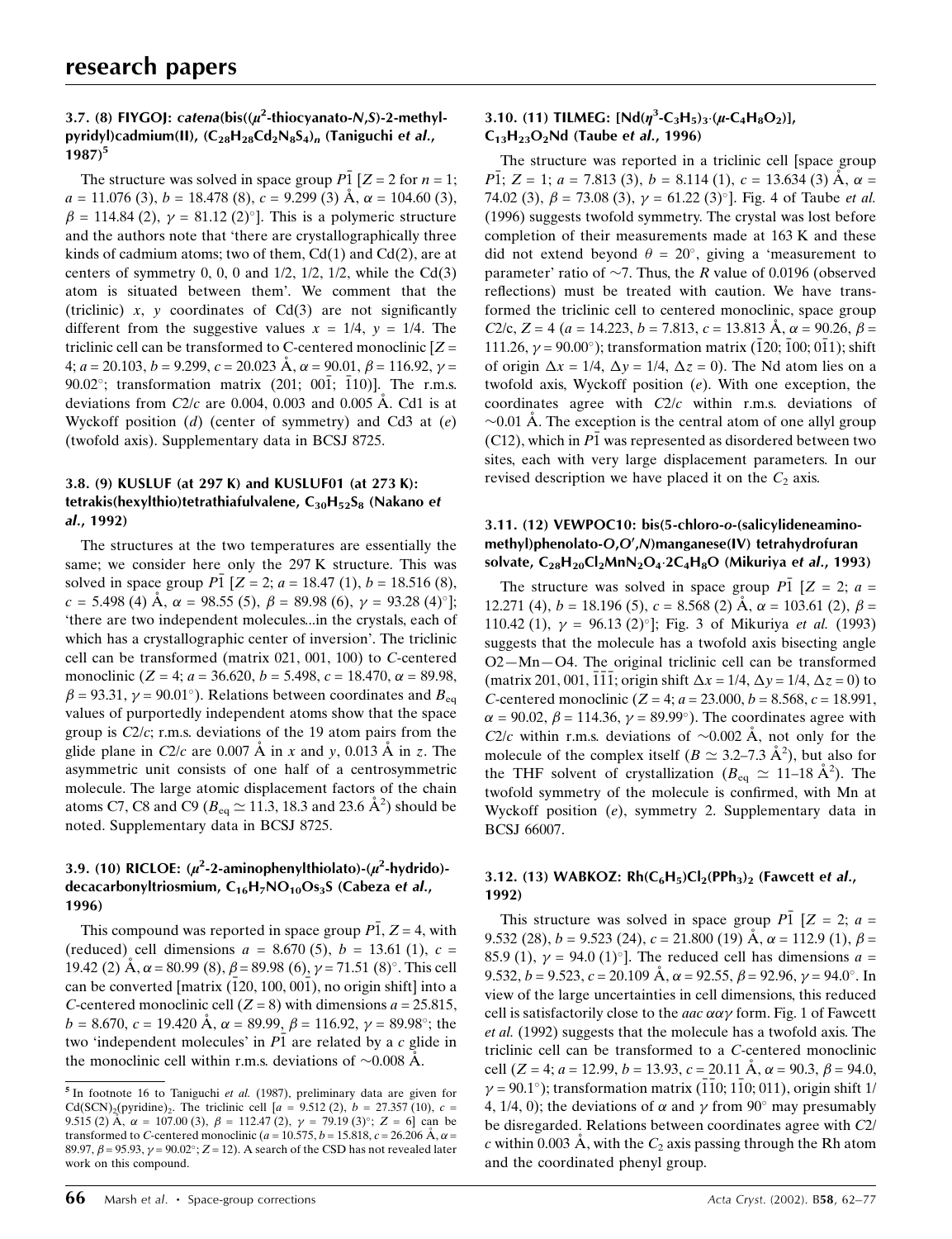#### 3.13. (14) YATZOI10:  $[Ni_4(L)_2(pz)_2(CH_3OH)]$ , where H3L is 2,6-bis(salicylideneaminomethyl)-4-methylphenol and Hpz is pyrazole,  $C_{53}H_{48}N_8O_7Ni_4$  (Mikuriya et al., 1996)

The structure was solved in  $\overline{P1}$  [a = 13.017 (3), b = 13.018 (4),  $c = 17.782$  (5) A,  $\alpha = 96.00$  (2),  $\beta = 107.26$  (2),  $\gamma =$ 116.82 (2)<sup>o</sup>;  $Z = 2$ . This is the Niggli reduced cell, and the equality of  $a$  and  $b$  might have given rise to suspicions about higher symmetry. The triclinic cell can be transformed  $[(1\overline{1}0),$  $(1\overline{1}0), (1\overline{1}0\overline{1})]$  to  $C2/c$  (Z = 4; a = 22.177, b = 13.638, c = 18.663 Å,  $\alpha$  = 89.98,  $\beta$  = 119.12,  $\gamma$  = 90.00°). The r.m.s. deviations from C2/c are 0.007 Å in x and y, 0.006 Å in z. The molecule, which has  $C_1$  symmetry in the original, triclinic description is located about a twofold axis in the revised monoclinic description; the methanol solvate C53–O7 lies on a twofold axis (see Fig. 4 of Mikuriya et al., 1996). The atoms C10-C15 of the peripheral benzene ring, and the methanol methyl, have large ADPs and the associated geometry remains poorly defined even after revision of the space group. Supplementary data in BCSJ 69005.

## 3.14. (15) TUMLES:  $C_{27}H_{24}N_3O_2Ir.2H_2O$  (Urban et al., 1996)

This structure was reported in a monoclinic cell with dimensions  $a = 10.322$  (3),  $b = 17.864$  (5),  $c = 13.005$  (6)  $\dot{A}$ ,  $\beta =$ 90.24 (3)°,  $Z = 4$ , space group  $P2<sub>1</sub>$ . Upon shifting the origin by 0.3446 in y and 0.25 in z, the two molecules in the asymmetric unit can be averaged according to space group  $P2_12_12_1$  within r.m.s. deviations of less than  $0.03 \text{ Å}$ . In view of this agreement, we have no doubt that the additional reflection conditions  $h00$ ,  $h00l$  absent for h, l odd' were overlooked, or that the deviation of  $\beta$  from  $90^{\circ}$  is due to measurement error. The change in space group does not affect the chirality of the structure, which is imposed by the presence of L-proline. The two water molecules  $O5$  and  $O7$  are only 1.36 Å apart, in either space group. Their environments and their  $U_{eq}$  values strongly suggest that they represent a molecule of methanol, which was used as a solvent during the synthesis, and hence that the structure should be described as a methanolate rather than a dihydrate.

#### 3.15. (16) CECMAY10: complex of hexakis(2,3,6-tri-Omethyl)-a-cyclodextrin with (S)-mandelic acid, PhCH(OH)- COOH,  $C_{54}H_{96}O_{30} \cdot C_8H_8O_3 \cdot 3H_2O$  (Harata et al., 1987)

This complex was reported as monoclinic  $[P2_1, Z = 2, a =$ 13.123 (2),  $b = 23.187$  (4),  $c = 13.113$  (2)  $\AA$ ,  $\beta = 107.19$  (1)<sup>o</sup>]. The near equality of a and c indicates that (101) and (101) are approximately perpendicular and hence that a centered orthorhombic lattice should be considered. The transformation matrix  $(101: 101: 010)$  leads to a *C*-centered orthorhombic cell (Z = 4, a = 15.571, b = 21.116, c = 23.187 Å,  $\alpha$  = 90.00,  $\beta$  = 90.00,  $y = 89.95^{\circ}$ ). The origin shift is  $\Delta x = -0.250$  (2),  $\Delta y =$  $-0.000$  (2),  $\Delta z = 0.249$  (1), *i.e.* 1/4, 0, 0.249 (1) (the origin shift in z is not exactly  $1/4$  as the original b axis is polar). The two halves of the cyclodextrin molecules (C1-O15; C28-O30; CSD numbering) are related by a twofold axis running along  $\nu$  at  $(0, 0)$  $y, -1/4$ ). This establishes the orthorhombic space group as

 $C222<sub>1</sub>$  and the origin shift brings the arrangement into conformation with the standard setting. Harata et al. (1987) remarked that 'the methyl-alpha-CDx molecule has a pseudo twofold symmetry'. The  $B_{eq}$  values of the atoms of the  $C_{54}H_{96}O_{30}$  molecule range from 4.76 to 17.35  $\AA^2$ , while those of the atoms of S-mandelic acid (disordered across the twofold axis) and water range from 14.37 to 33.09  $A^2$ . Despite this, most of the atoms of mandelic acid and the water O atoms can be identified. Supplementary data are in BCSJ 8719.

## 3.16. (17) JIGREW: O-methyl-neopyrrolomycin,  $C_{11}H_6Cl_5NO$  (Nogami et al., 1990)

The structure was solved in space group  $P2_1$  [Z = 4; a = 8.564 (5),  $b = 23.838$  (10),  $c = 7.246$  (5) A,  $\beta = 115.09$  (5)<sup>o</sup>], the absolute configuration being determined. Analogous atoms in the two purportedly independent molecules  $(A \text{ and } B)$  have  $x_A = x_B$ ,  $y_A + y_B \simeq 0.258$ . The monoclinic cell can be transformed to orthorhombic, the new cell  $(Z = 8; a = 7.246, b = 1.246)$ 15.512,  $c = 23.838$  Å,  $\alpha = 90.00$ ,  $\beta = 90.00$ ,  $\gamma = 90.06^{\circ}$ ) being defined by the vectors [001], [201], [010] of the monoclinic cell. The two molecules are now related by a twofold axis running along y; this twofold axis is apparent in Fig. 3 of Nogami et al. (1990), running diagonally upwards from right to left in the figure. The orthorhombic space group is thus established as C222<sub>1</sub> (No. 20), and an origin shift in C222<sub>1</sub> of  $\Delta x = 1/4$ ,  $\Delta z =$ 0.1213 brings the arrangement into agreement with the standard setting. The r.m.s. deviations from  $C222<sub>1</sub>$  are 0.016, 0.006 and 0.005 Å. The large deviation in x is due primarily to the Cl2–Cl7 match. Bond lengths and angles suggest that the original  $(P2<sub>1</sub>)$  z coordinate of Cl7 should be 0.35767 rather than 0.35567. The inter-ring torsion angles  $-78.1$  (1.2) and  $-82.4$  (1.1)°, given as 'similar' ( $\Delta/\sigma$  = 2.64), are in fact equal  $(at -80.3^{\circ}).$ 

#### 3.17. (18) VOGLUY: (hydrogen-tris(3,5-dimethylpyrazolyl) borate-N,N',N'')-( $\mu^2$ -carbonato-O,O,O',O'') dicopper(II),  $C_{31}H_{44}B_2Cu_2N_{12}O_3$  (Kitajima et al., 1991)

The structure was solved in space group  $P2_1$  [ $Z = 2$ ;  $a =$ 8.068 (1),  $b = 1.008$  (5),  $c = 8.064$  (1)  $\AA$ ,  $\beta = 113.59$  (1)<sup>o</sup>]. As in the example of CECMAY10, the equality of  $a$  and  $c$  suggests higher symmetry; furthermore, careful inspection of Fig. 5 of Kitajima et al. (1991) suggests that the molecule might have a mirror plane, passing through the Cu atoms. The monoclinic cell can be transformed to orthorhombic ( $Z = 4$ ;  $a = 13.498$ ,  $b =$ 8.834,  $c = 31.008 \text{ Å}, \alpha = 90.00, \beta = 90.00, \gamma = 90.03^{\circ}$ , space group  $Cmc2<sub>1</sub>$  (No. 36), indicating a change from a chiral to an achiral structure. The vectors (in the monoclinic cell) defining the orthorhombic cell are [101], [101], [010]. Supplementary material is available from J. Am. Chem. Soc.

## 3.18. (19) WIFFOG: bis- $[(\eta^5\text{-pentamethy}]$ cyclopentadienyl)tetrahydroborato]uranium(IV),  $[U(C_5Me_5)_2(GTheta_4)_2]$  (Gradoz et al., 1994)

The structure was reported in space group  $Cm$ ,  $Z = 2[a =$ 8.187 (6),  $b = 15.172$  (8),  $c = 9.717$  (4)  $\AA$ ,  $\beta = 114.82$  (5)<sup>o</sup>]. The monoclinic cell can be transformed to F-centered ortho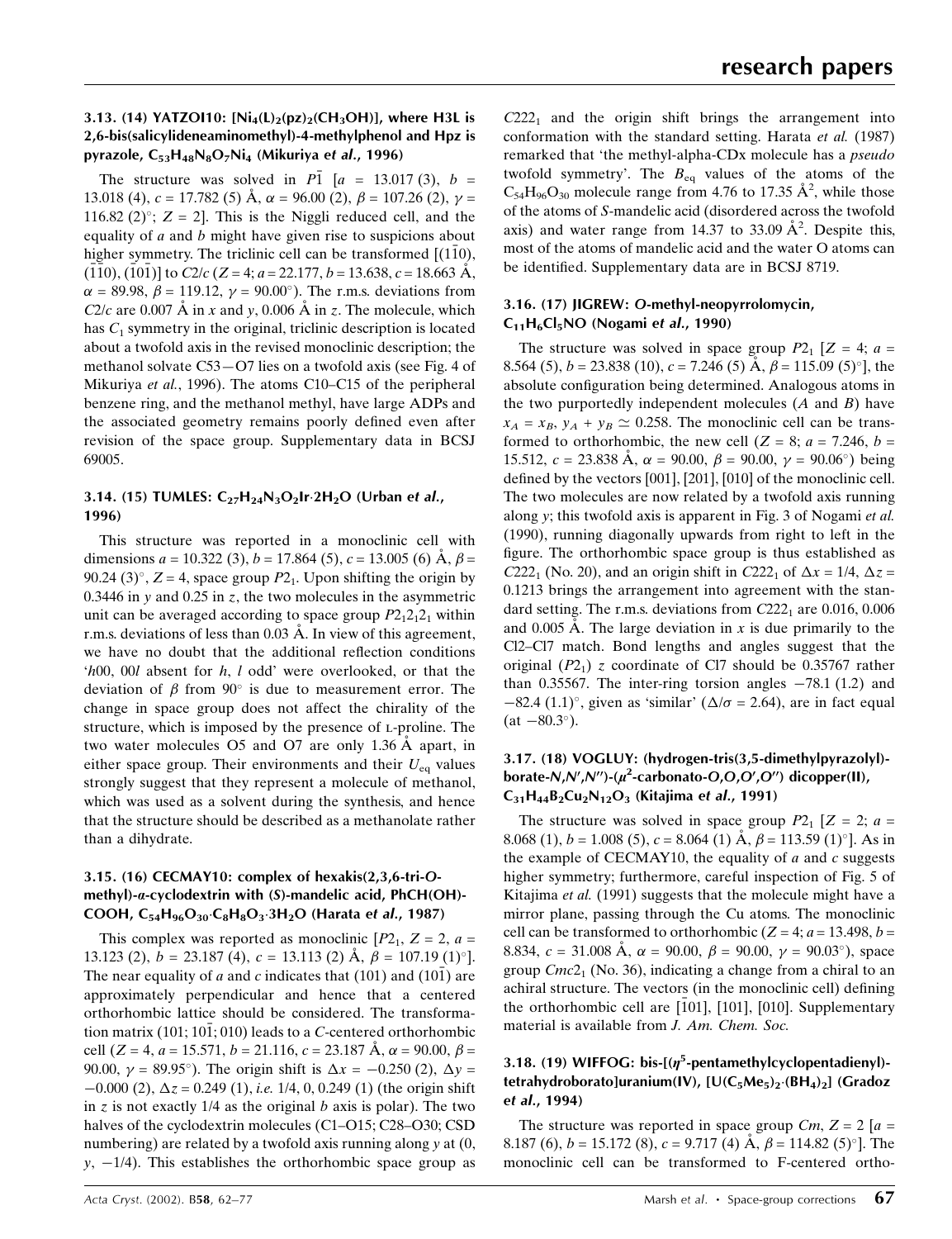rhombic (a = 17.639, b = 15.172, c = 8.187 Å,  $\alpha$  = 90.00,  $\beta$  = 90.09,  $\gamma$  = 90.00°, Z = 4; the new cell is defined by the vectors  $[102]$ ,  $[010]$ ,  $[100]$  of the monoclinic cell). The coordinate relations x, y, z;  $-x$ , y, z show that the space group is Fmm2 (No. 42). The U atom is at Wyckoff position  $(a)$ , with site symmetry  $mm$ , and the B at  $(c)$ , with site symmetry  $m$ .

#### 3.19. (20) and (21), AZPADO: 1,3,5-triaza-7-phosphaadamantane-7-oxide,  $C_6H_{12}N_3OP$ , and AZPADS, 1,3,5triaza-7-phospha-adamantane-7-sulfide,  $C_6H_{12}N_3SP$ ; both at 153 K (Jogun et al., 1978)

These two compounds were reported in space group Cm  $[Z = 2; AZAPDO, a = 7.220 (7), b = 9.279 (8), c = 5.897 (4) \text{ Å},$  $\beta = 113.24$  (5)°; AZPADS,  $a = 7.704$  (1),  $b = 9.326$  (2),  $c =$ 6.048 (1) Å,  $\beta = 107.30$  (1)<sup>o</sup>]. It was noted that 'in the crystal, molecules of AZPADO and AZPADS display exact (crystallographic) mirror symmetry..., both also display a good approximation to  $C_{3v}$  symmetry'. The vibration spectra of both crystals (and also in solution) were consistent with  $C_{3v}$ symmetry. The monoclinic cell can be transformed to rhombohedral R3m [transformation matrix from monoclinic to rhombohedral axes  $(0.5, -0.5, 0)$ ;  $(0.5, 0.5, 0)$ ; 0,0,1)] to give cells with averaged parameters 5.885 Å, 104.09°; 6.048 Å,  $100.90^{\circ}$  (Z = 1). The r.m.s. coordinate fits to R3m are 0.004 and 0.003 Å, respectively. The molecules have exact  $C_{3v}$  symmetry.

#### 3.20. (22) No REFCODE as inorganic,  $[LiNa_3(MoO_4)_2·6H_2O]$ (Makitova et al., 1989)

This compound was reported in space group  $Bb$  [a = 15.132 (5),  $b = 14.482$  (5),  $c = 8.732$  (5)  $\AA$ ,  $\gamma = 45.83$  (3)°,  $Z = 4$ ; c axis unique]. The space group was chosen on the basis of more satisfactory refinement in  $Bb$  than in  $B2/b$ . Except for the unusual value for the angle  $\gamma$ , these cell dimensions provide no hint of higher symmetry. However, the reduced cell  $(a = 8.732, b = 8.735, c = 11.547, \alpha = 67.77, \beta = 67.78, \gamma = 60.01^{\circ})$ is suspicious; indeed, it falls into category 9 (rhombohedral) of Table 9.3.1, p. 742, of International Tables for X-ray Crystallography, Volume A (1983). The (obverse) hexagonal cell,  $a =$ 8.735,  $b = 8.732$ ,  $c = 31.163$  Å,  $\alpha = 90.00$ ,  $\beta = 90.01$ ,  $\gamma = 119.99^{\circ}$ ,  $Z = 6$  is derived from the vectors  $[\frac{1}{2} \ 0 \ \frac{1}{2}]$ , [001], [230] of the monoclinic cell. The revised space group is R3c and the two Mo atoms and Li, O1 and O8 lie on  $C_3$  axes. The r.m.s. deviations of the atoms from R3c are somewhat larger than usual – up to  $\sim 0.05$  Å for the O atoms, perhaps because absorption was not taken into account (Cu radiation).

## 3.21. (23) NEGXOM: dipotassium trans-(dichloro-bis(glutarimidato)palladium(II)) hydrate, trans-

#### $K_2[Pd(C_5H_6NO_2)_2Cl_2]$ -4.5H<sub>2</sub>O (Michalska et al., 1996)

The structure was solved in space group  $P2_1/c$  [Z = 4; a = 17.438 (3),  $b = 16.225$  (3),  $c = 7.932$  (2) Å,  $\beta = 117.03$  (3)<sup>o</sup>] with two independent Pd anions lying on different centers of symmetry. The vectors [101], [010], [001] transform this monoclinic cell to orthorhombic ( $a = 15.533$ ,  $b = 16.225$ ,  $c =$ 7.932 Å,  $\alpha$  = 90.00,  $\beta$  = 89.97,  $\gamma$  = 90.00°), r.m.s. deviations from space group *Pccn* (No. 56) are  $\sim 0.003$  Å in all three coordinates. In this description the Pd complex again lies on an inversion center; the two  $K^+$  cations with their coordinated O atoms and water molecules are located around a twofold axis. Surprisingly, the atoms of the six-membered ring are coplanar within 0.1 Å and the aliphatic bonds  $C2-C3$  and  $C3-C4$  are very short, at 1.40 Å. Atom C3 and its symmetry-equivalent C8 show large displacement parameters with  $U_{\text{eq}} \simeq 0.11 \text{ \AA}^2$ , presumably representing disordered puckering of the ring. The three water O atoms (O5, O7, O9) have  $U_{eq}$  values (0.17, 0.11 and 0.22  $\AA^2$ ) approximately twice as large as those of most other atoms in the structure. The  $O9 \cdot O5$  distance between water molecules is unrealistically short at 2.42  $\AA$ , probably because of disorder of the water molecules.

#### 3.22. (24) YIVWOP:  $\mu$ -hydroxycyclooctadien(1,5)rhodium(I) dimer,  $[(\mu$ -OH)Rh(COD-1,5)]<sub>2</sub>,  $[C_{16}H_{26}O_2Rh_2]$ , at 173 K (Selent & Ramm, 1995)

This compound was solved in space group  $C2/c$ ,  $Z = 16$  units of  $[C_{16}H_{26}O_2Rh_2]$  and not 8, as printed in their Table 1 [a = 31.687 (3),  $b = 12.216$  (2),  $c = 22.414$  (2)  $\AA$ ,  $\beta = 135.006$  (7)<sup>o</sup>l. `In the solid state, the asymmetric unit contains two molecules which are bonded via one intermolecular hydrogen bond. Two such dimers interact by two additional hydrogen bonds, giving a tetramer.' The lattice vectors [001], [101], [010] transform the monoclinic cell to body-centered tetragonal ( $Z = 16$ ;  $a =$ 22.414,  $b = 22.404$ ,  $c = 12.216$ ,  $\alpha = 90.00$ ,  $\beta = 90.00$ ,  $\gamma = 89.99$ ); after similar transformation followed by translation of the origin to the center at 1/4, 1/4, 0, the coordinates are compatible with space group  $I4_1/a$  (No. 88). The  $[C_{16}H_{26}O_2Rh_2]$ moieties are linked into tetramers with symmetry  $\overline{4}$  by hydrogen bonding between O2 atoms ( $d = 2.89$  Å).

# 3.23. (25) TONWUO: catena-(tetrakis( $\mu_2$ -1,4-diazoniabicyclo(2.2.2)octane-1,4-dipropianato)dizinc(II) tetraperchlorate, (C<sub>48</sub>H<sub>80</sub>N<sub>8</sub>O<sub>16</sub>Zn<sub>2</sub>)<sup>4+</sup>·4ClO<sub>4</sub><sup>-</sup> (Wei e*t al.*, 1996)

This compound was reported in space group  $C2/c$ ,  $Z = 4$ ,  $a =$ 24.970 (1),  $b = 19.252$  (1),  $c = 15.913$  (1)  $\AA$ ,  $\beta = 129.46$  (1)<sup>o</sup>. The lattice vectors [101], [010], [001] transform the monoclinic cell to body-centered tetragonal ( $Z = 8$ ,  $a = 19.279$ ,  $b = 19.252$ ,  $c =$ 15.913 Å,  $\alpha = 90.00, \beta = 89.87, \gamma = 90.00^{\circ}$ ; the revised space group is  $I4_1/acd$  (No. 142). The Zn atom lies on Wyckoff position  $8(b)$  (symmetry 222) and the Cl at Wyckoff position  $16(f)$  (symmetry 2). The perchlorate anions show twofold orientational disorder. Revision of the space group reduces the number of atoms to be refined by a factor of approximately 4.

#### 3.24. (26) PYRDNO10: pyridine N-oxide,  $C_5H_5NO$  (Ulkü et al., 1971)

The structure of (very hygroscopic) pyridine N-oxide was reported in the orthorhombic space group  $C222<sub>1</sub>$  [a = 8.230 (7),  $b = 8.221$  (7),  $c = 13.747$  (8) Å,  $Z = 8$ ]. 305  $F_{obs}$  values, measured photometrically from integrated Weissenberg photographs (Cu  $K\alpha$ ), were included in the paper; plotting  $F(khl)$  against  $F(hkl)$  for 89 pairs gave a straight line with  $F(khl) = 0.9117F(hkl) + 0.8757$ ,  $R^2 = 0.9620$ ;  $R(merge) = 0.056$ .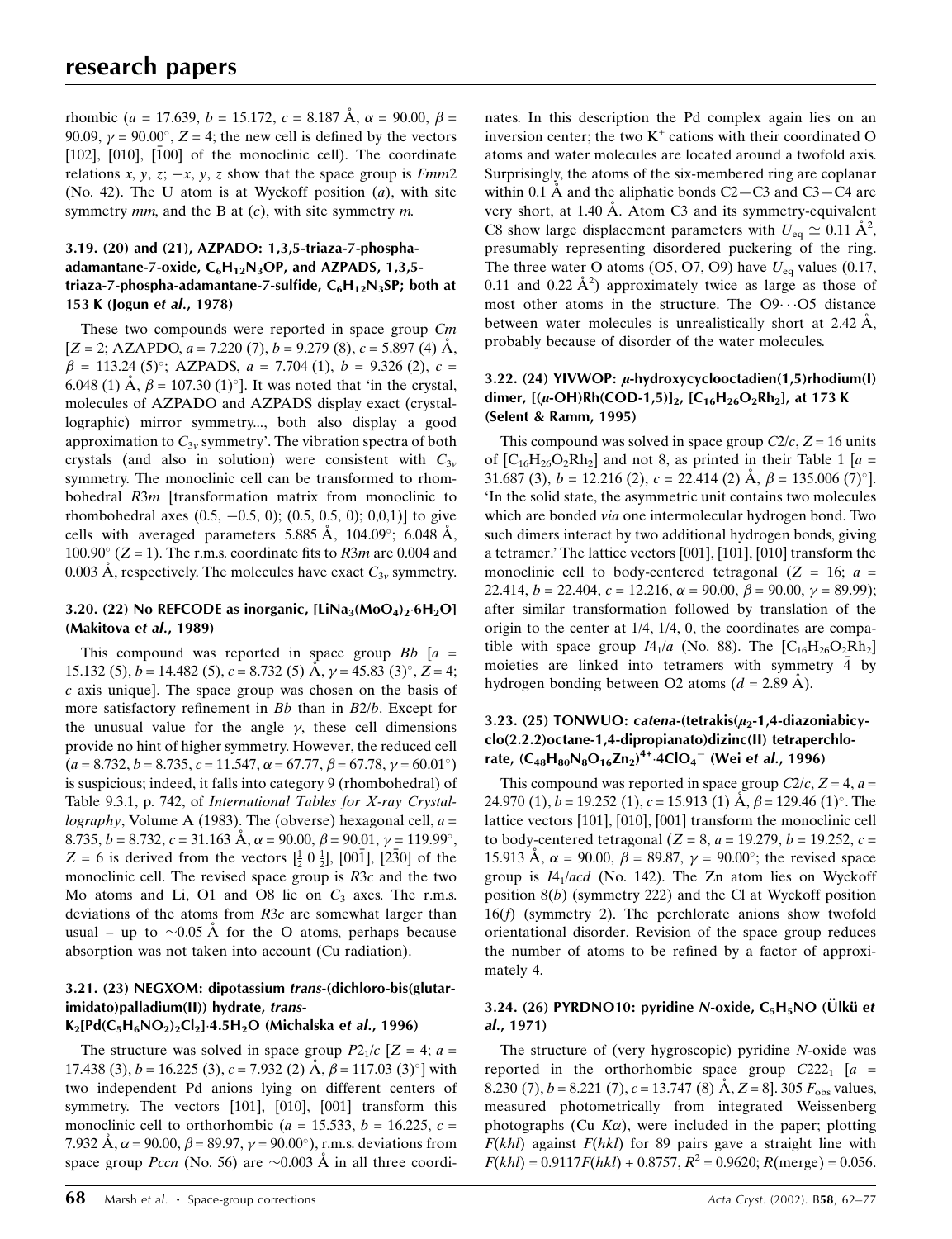The  $a$  and  $b$  axes are not significantly different and there are obvious relations between the coordinates of atoms in the two purportedly independent molecules in the asymmetric unit. Reduction of the cell (BLAF, CSD) gives a primitive tetragonal cell with  $a = 5.816$ ,  $b = 5.816$ ,  $c = 13.747$  Å,  $\alpha = 90.00$ ,  $\beta =$ 90.00,  $\gamma = 90.06^{\circ}$ , Z = 4. Thus, there is firm evidence for a tetragonal cell defined by the lattice points  $\frac{1}{2}$ ,  $-\frac{1}{2}$ , 0;  $\frac{1}{2}$ ,  $\frac{1}{2}$ ,  $\frac{1}{2}$ ,  $\frac{1}{2}$ ,  $\frac{1}{2}$ ,  $\frac{1}{2}$ ,  $\frac{1}{2}$ ,  $\frac{1}{2}$ ,  $\frac{1}{2}$ ,  $\frac{1}{2}$ ,  $\frac{1}{2}$ ,  $\frac{1}{2}$ ,  $\frac{1}{2}$ ,  $\frac{1}{2$ the orthorhombic cell. The space group was determined by comparing the packing diagrams in the orthorhombic and tetragonal cells. The space group  $P_{1,2,1}$  has reflection conditions 00l,  $l = 4n$ ;  $h(0)$ ,  $h = 2n$ ; the only 00l reflections given in the F-list were 0012 and 0016,<sup>6</sup> and the only  $h^{00}$  reflections were 200, 400 and 600. Thus, the reflection list is compatible with  $P4_12_12$ . Least-squares refinement (on  $F^2$ ) of 45 parameters using 261 independent (tetragonal) reflections gave  $R_1 = 0.0633$ ,  $wR_2 = 0.1724$  for all data. The bond lengths from the refinement are N $-$ O 1.330 (9), C $-$ N 1.348 (6), C $-$ C 1.371 (8), 1.374 (7)  $\AA$ , and the bond angles in the ring C2 $N-C2^*$  121.0 (7),  $N-C2-C3$  119.7 (5),  $C2-C3-C4$ 120.9 (6), C4 $-C3-C4*117.9$  (9)°; the molecule has a twofold axis. The only other report we have found is a study of  $C H \cdots$ O bonding in pyridine N-oxide (Bodige *et al.*, 1999); the `orthorhombic' symmetry was not questioned.

#### 3.25. (27) ROBJEX: 2,2'-(methylenedioxy)-bis(phenylisocyanide),  $C_{15}H_{10}N_2O_2$  (Hahn et *al.*, 1996)

The structure was reported in the tetragonal space group  $P4_1$  (Z = 4; a = 9.591, c = 13.431 Å); Hahn et al. (1996) remarked that the space group was 'assumed (our italics) to be  $P4_1$  (No. 76) ...Solution and refinement of the structure... confirmed this choice'. Also 'the [choice of the] correct crystallographic enantiomer in the polar space group...[was made] by selection of the set of coordinates giving the better residuals'. Intensity data were collected using Mo  $K\alpha$  radiation and it seems unlikely that the authors could have ruled out the opposite space group  $P_4$ <sub>3</sub>. We have revised the space group to  $P4_12_12$  (No. 92), the origin was shifted by  $\Delta x = 0.0$ ,  $\Delta y = 0.5$ ,  $\Delta z = -0.0429$ . The r.m.s. deviation of the coordinates from the higher symmetry is  $\sim 0.012$  Å. The molecule has a crystallographic twofold axis in the revised space group (cf. Fig. 2 of Hahn et al., 1996). This is an example where investigators, after arriving at an incorrect Laue symmetry, failed to notice the additional reflection condition  $h00$  (0k0) absent for  $h$  (k) odd.

#### 3.26. (28) JUNNAH: bis[cis-cyclohexane triaminezinc bis(trifluoromethylsulfonate),  $[(C_6H_9(NH_2)_3]Zn(CF_3SO_3)_2,$  $C_{14}H_{30}F_6N_6O_6S_2Zn$  (Brand & Vahrenkamp (1992a,b)

This compound was reported in R3,  $Z = 12$  [a = 19.234 (3),  $c = 23.582(5)$  Å. The hexagonal cell can be transformed (matrix  $\frac{2}{3}$ ,  $\frac{1}{3}$ ,  $\frac{1}{3}$ ,  $\frac{1}{3}$ ,  $\frac{1}{3}$ ,  $\frac{1}{3}$ ,  $-\frac{1}{3}$ ,  $-\frac{2}{3}$ ,  $\frac{1}{3}$ ) to primitive cubic, Z = 4, a = 13.605 Å,  $\alpha$  = 89.96°, space group P2<sub>1</sub>3 (No. 198). The Zn, S1, S2, C17, C18 atoms are at Wyckoff (a) sites (symmetry 3). In the R3 structure, there are two crystallographically distinct cations and four distinct anions; one of the cations and two of

#### 3.27. (29) TAZPAD: 1,3,5-triaza-7-phospha-adamantane (monophospha-urotropine),  $C_6H_{12}N_3P$  (Fluck et al., 1977)

This structure was reported in the chiral space group R3 [hexagonal axes  $9.618(3)$ ,  $7.004(3)$  A;  $Z = 3$ , not '1' as printed). It is properly described in achiral R3m and is isostructural with AZPADO and AZPADS, which were originally described in *Cm* (Jogun et al., 1978; see above).

### 3.28. (30) POJKAA: trans-  $[Pt(CF_3)\{N=CC(Ph)OCH_2CH_2CH_2\} (PPh_3)_2]BF_4$ ,  $[PtC_{45.8}H_{41}F_{6.4}NOBP_2]Cl_{0.2}$  (Michelin et al., 1994)

This compound was reported in space group  $\overline{P3}$  (No. 147) with  $a = 22.590$  (4),  $c = 15.970$  (3)  $\AA$ ,  $Z = 6$ . An initial structure solution in  $P6<sub>3</sub>/m$  (No. 176) was rejected because it could not be refined below  $R = 0.08$ , the reflection condition '000l absent for  $l \neq 2n$ ' being considered 'accidental'. However, the coordinates reported are entirely compatible with  $P6_3/m$ . The cation is in Wyckoff position  $6(h)$ , symmetry m. Although it was stated that 'the  $BF_4$  anions were located [in] on the crystallographic threefold axis with three distinct positions...', coordinates of this group were not reported. It was also remarked that `a disordered methanol of crystallization is also present in the structure', although the formula used for calculating analytical figures included  $1/2CH_2Cl_2$  rather than methanol; coordinates for the solvent (whatever it is) were not given. The r.m.s. deviations of the coordinates and  $U^{ij}$ 's from  $P6<sub>3</sub>/m$  symmetry are almost exactly the same as the s.u.'s reported for these parameters  $(\sim 0.015 \text{ Å}$  for light-atom coordinates). Thus, the reported structure has  $P6<sub>3</sub>/m$ symmetry within experimental error. The failure to achieve satisfactory refinement in  $P6_3/m$  was possibly due to erroneous assignment of site multiplicities when transforming between space groups.

#### 3.29. (31) FABTAD10: carbon tetrachloride-thiourea (1/3) adduct at 170 K,  $CCl_4.3[SC(NH_2)2]$  (Fait et al., 1991)

The structure of this thiourea channel inclusion complex was reported in space group  $R_3$  [ $Z = 6$ ,  $a = 15.539$  (4),  $c =$ 12.529 (9)  $\AA$ , although all other thiourea channel inclusion complexes have been found, above the rhombohedral-tomonoclinic phase transformation, in space group R3c. Inspection of the coordinates shows that both the host thiourea molecule and the guest  $CCl<sub>4</sub>$  molecule (which is disordered) lie on  $C_2$  axes of  $R\overline{3}c$  within r.m.s. deviations of less than  $0.02 \text{ Å}$ .

 $6$  The 'extremely intense' 004 was observed, but not included in the  $F$ -list as it `appeared to be suffering badly from extinction'. <sup>7</sup> Misprinted as Z = 18 in the paper.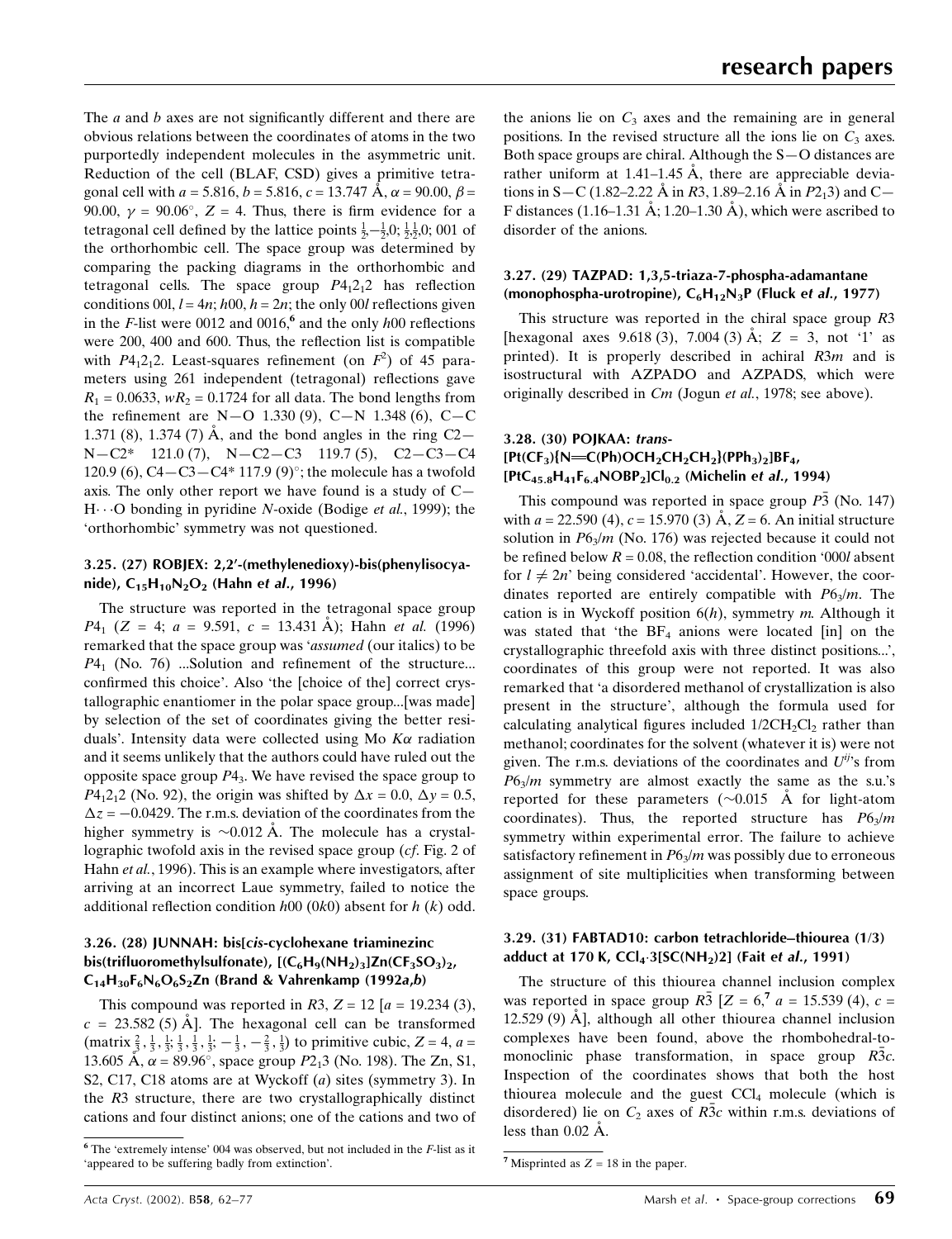#### 3.30. (32) FISMUP: adamantane-1,3-diol,  $C_{10}H_{16}O_2$ (Prozorovskii et al., 1987)

This structure was described in the polar space group  $Cmc2<sub>1</sub>$  $[a = 20.584(5), b = 11.886(3), c = 10.939(3)$  Å,  $Z = 12<sup>8</sup>$ . The ratio 3b/a is 1.732 and accordingly the cell can be recast as hexagonal (transformation:  $\frac{1}{2}$ , 0, 0, 0, 0, 0, 0, 0, 0, 0, 1;  $a = 11.885$ ,  $c =$ 10.939 Å,  $Z = 6$ ). After the origin is shifted by 0.5 in y and  $-0.525$  in z, coordinates can be matched to space group  $P6<sub>3</sub>/mcm$  (No. 193), within r.m.s. deviations of  $\sim 0.05$  Å. The molecule now has *mm* symmetry and the structure is nonpolar. Since the change in structure involves adding a center of inversion, changes in molecular dimensions are important. For example, whereas the  $C-C$  distances ranged from 1.39 to 1.67 Å in the  $Cmc2<sub>1</sub>$  description, in the revised structure they lie between  $1.53$  and  $1.55$  Å. The molecules are hydrogen bonded in groups of six, with the hydroxyl O atoms arranged in a puckered hexagon, the torsion angle around the ring of  $-40^{\circ}$  showing that the hexagon has a chair form;  $\left[ d(O \cdots O) \right]$ 2.77  $\AA$ ]. Disordered positions seem likely for the H atoms of the hydroxyl groups as these were not located in the structure analysis. The 1,3-adamantanediol molecules are alternately canted above and below the mean plane of the hydroxyl hexagon. The hexagons of adamantane-1,3-diol molecules are arranged in columns along [0001] and these columns are themselves packed in a hexagonal fashion. There are only van der Waals interactions between adjacent columns.

#### 3.31. Additional example: Not listed in CSD: diaquabis(isobutyrato)dioxouranium(VI),  $UO_2$ ((CH<sub>3</sub>)<sub>2</sub>CHCOO)<sub>2</sub>·2H<sub>2</sub>O (Yuranov & Dunaeva, 1989)

We note one additional compound which may belong in this section. This structure was reported as monoclinic,  $C_2/c$ ,  $Z = 4$ ;  $a = 16.531(2)$ ,  $b = 7.676(1)$ ,  $c = 10.822(2)$  Å, 90.49 (2)<sup>o</sup>. It is suspiciously close to orthorhombic, space group *Cccm*. The coordinates in Table 1 of Yuranov & Dunaeva (1989) are compatible with *Cccm* after:

(i) shifting the atoms  $O1$ ,  $C1$  and  $C2$  by insignificant amounts  $-0.03$  Å or less – onto the mirror plane at  $z = 0.5$ , and analogously relating O2, O3 across this mirror plane;

(ii) moving the water molecule O4 by  $\sim 0.15 \text{ Å}$  (7 sigma) onto a twofold axis at  $x = y = 0.25$ ;

(iii) symmetrizing the methyl carbon atoms C3 and C4 across the mirror plane at  $z = 0.5$ , requiring shifts of  $\sim 0.1$  Å (2.5 sigma).

In view of the facts that these shifts appear to be statistically significant, that the deviation of the  $\beta$  angle from 90° is relatively large and that *Cccm* would require the additional reflection conditions of  $0kl$  absent for  $l$  odd, we do not include this example in our list (or give revised coordinates). We note, though, that the crystal was quite large  $(0.3 \times 0.3 \times 0.1 \text{ mm})$ ; Mo radiation) and that absorption or misalignment problems might have been responsible for the apparent deviations from Cccm.

#### 4. Category B: add a center of symmetry

#### 4.1. (33) YOJBUU: bis(ethylenediammonium) hexachlororuthenium chloride monohydrate,

# $2(C_2H_{10}N_2^{2+})(Cl_6Ru_3)^3$ <sup>-</sup>Cl<sup>-</sup>·H<sub>2</sub>O (Balakaeva et *al.*, 1994)

This structure was reported in space group  $P2_1$ ,  $Z = 2[a =$ 10.393 (2),  $b = 10.031$  (2),  $c = 8.089$  (1)  $\AA$ ,  $\beta = 90.66^{\circ}$  (angle not reported in the original paper but supplied by the CSD)]. Shifting all the atoms by  $\Delta y = 0.10$  places the Ru atom and six others on a mirror plane, the space group becoming  $P2_1/m$ . The octahedral  $(RuCl_6)^{3-}$  anions are at Wyckoff (e) positions, with mirror symmetry; the chloride anion (Cl7) and the water molecule also lie on a mirror plane. The two independent ethylenediammonium dications lie on separate centers of symmetry [Wyckoff positions (*a*) and (*c*)]; hence, the N $-C-$ C–N groupings are planar. The r.m.s. deviations from  $P2_1/m$ are relatively small,  $\sim 0.03$  Å. We further note that, except for a mismatch of  $\sim$ 1 Å in the relative positions of the chloride ion and the water molecule, the structure can be described as approximately C-centered (space group  $C2/m$ ).

## 4.2. (34) HEFSIU: catena( $\mu^3$ -aqua)-( $\mu^2$ -aqua)tetrakis( $\mu^4$ -4hydroxy-3-nitrobenzenesulfonato)tetrasodium),  $Na_4[HO(O_2N)C_6H_3SO_3]_4.2H_2O$  (Shubnell et al., 1994)

This compound was reported in space group Pc with cell dimensions  $a = 8.293$  (3),  $b = 16.580$  (2),  $c = 13.465$  (2)  $\AA$ ,  $\beta =$ 90.29 (2)°,  $Z = 2$ . The authors note that 'a statistical comparison of the intensities of symmetry-related reflections satisfactorily confirmed the monoclinic symmetry'. Thus, here the deviation of 0.3 $\degree$  in  $\beta$  from 90 $\degree$  is a real effect. The space group  $Pc$  (suggested by the systematic absences) was stated to have been confirmed by 'successful solution and refinement of the structure. Attempts to model the structure in the centrosymmetric space group  $P2/c$  (which carries the same absence condition) were unsuccessful'. However, after shifting the origin by  $\Delta x = -0.260$ ,  $\Delta z = -0.629$ , the atom coordinates can be averaged according to space group  $P2/c$  within r.m.s. deviations of  $\sim 0.08 \text{ Å}$ ; in this description, Na1 lies on a center of symmetry [Wyckoff positions  $(a)$ ] and Na4 on a  $C_2$  axis  $[(d)]$ ; the remaining atoms are in general positions. There is a distinct improvement in the geometry on going from  $P_c$  to P2/c. For example,  $d(N-O)$  of the nitro groups ranges from 1.02 to 1.41 Å in the Pc model, but from 1.20 to 1.25 Å in the P2/c model. Similarly for  $d(S-O)$  (1.38–1.50 Å against 1.43– 1.45 Å) and  $d(C-O)$  (1.31–1.42 Å against 1.35–1.36 Å).

## 4.3. (35) RACFEG: catena-(bis(tetramethylammonium)  $(hexa(\mu^2-cyano))$ di-iodo-tricadmium) tetrachloroethene clathrate),  $[(Cd_3I_{1.74}(CN)_{6.26})^2]^{-2}[(CH_3)_4N)]^+C_2Cl_4$ (Kitazawa et al., 1992)

This structure was reported in space group  $Cm$  [ $Z = 2$ ;  $a =$ 15.467 (7),  $b = 8.541$  (7),  $c = 12.84$  (2)  $\AA$ ,  $\beta = 92.01$  (7)<sup>o</sup>], but can be transformed to C2/m after origin shifts of  $\Delta x$  =  $-0.330$  (11),  $\Delta z = -0.691$  (6). This change involves shifting the cell origin from a tetrahedral Cd atom, Cd1, to the octa-<sup>8</sup> Misprinted as  $Z = 8$  in the paper.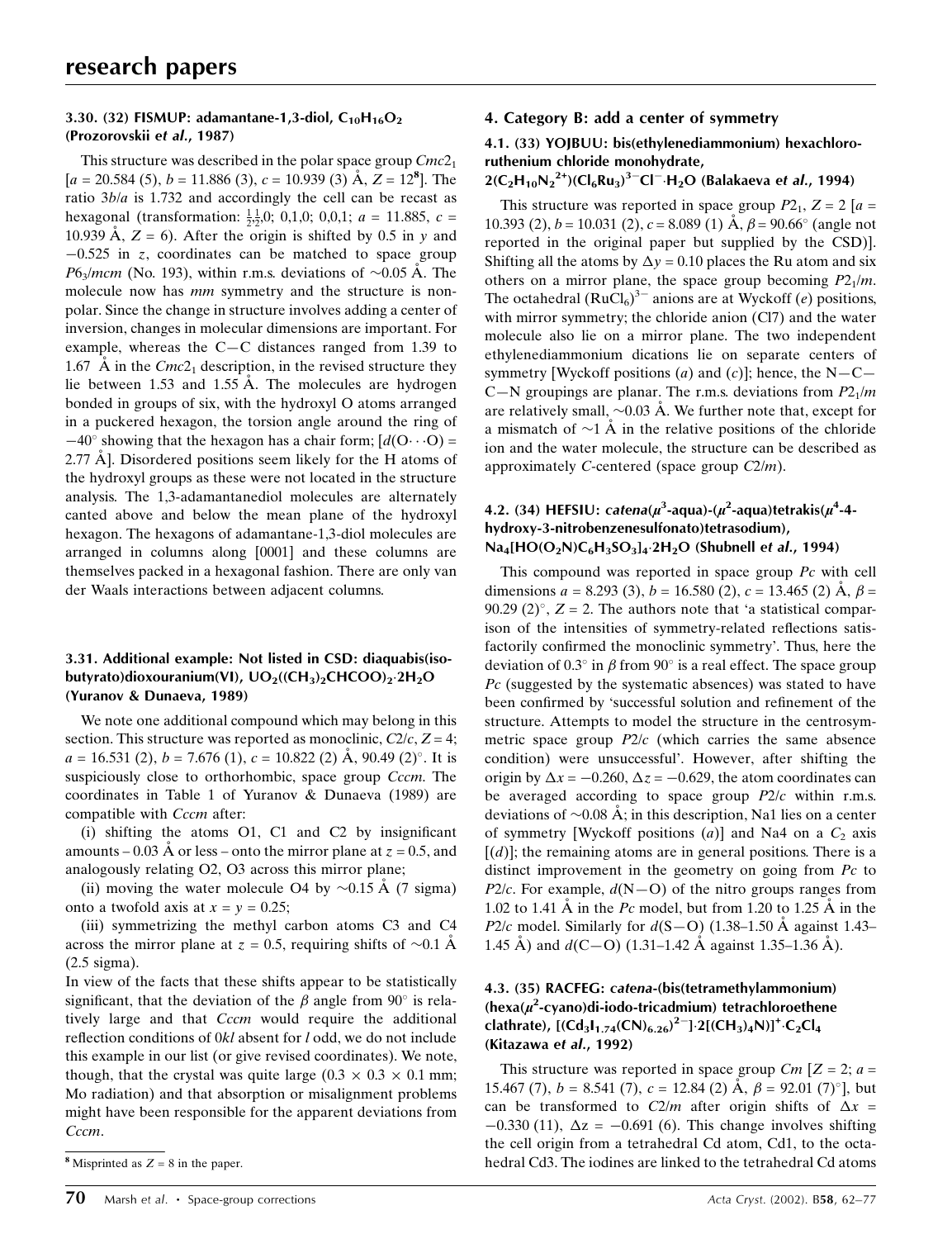and are partially replaced by cyano groups (respective occupancies 0.876:0.124 for both independent I atoms in Cm). The diffraction results are in accordance with the non-stoichiometric formulation of the complex based on chemical analysis. Disorder of the methyl groups of the tetramethylammonium cations has not been adequately resolved; the methyls have occupancies of 0.67 in Cm. The disorder is not altered by the change of space group.

#### 4.4. (36) CHXCUB: bis(cis-1,3-cyclohexanediamine- $N$ , $N'$ )copper(II) dinitrate, [C<sub>12</sub>H<sub>28</sub>CuN<sub>4</sub>]<sup>2+</sup>(NO<sub>3</sub><sup>-</sup>)<sub>2</sub>) (Kamisawa et al., 1981)

This compound was reported in space group  $Cm$  [ $Z = 2$ ;  $a =$ 10.059 (3),  $b = 9.278$  (3),  $c = 10.428$  (3)  $\AA$ ,  $\beta = 117.12$  (4)<sup>o</sup>], implying that the cation and anions have symmetry  $C_s$ -m, with the cation having virtual  $C_{2h}$  symmetry [see Table 2 and Figs. 1 and  $2(b)$  of the original paper]. The authors reported that preliminary refinements in  $C2/m$ ,  $C2$  and  $Cm$  led to R values of 0.098, 0.118 and 0.051, respectively; they chose the latter and report a final  $R$  of 0.033. However, the coordinates agree (with no change of origin) with space group  $C2/m$  within an r.m.s. deviation of less than  $0.02$  Å. Supplementary data in BCSJ 8120.

## 4.5. (37) FOHDUB:  $bis(\mu^2$ -carbonyl)-( $\eta^5$ -cyclopentadienyl)-(n<sup>5</sup>-pentamethylcyclopentadienyl)cobalt-iridium,  $C_{17}H_{20}ColrO<sub>2</sub>$  (Hörlein et al., 1987)

This compound was reported in space group  $Cm$  [a = 17.305 (5),  $b = 9.299$  (2),  $c = 10.2970$  (7) Å,  $\beta = 93.700^{\circ}$ ]; the unit cell contains four molecules, with two (so-called) independent molecules, of symmetry  $m$ , in the asymmetric unit. In fact, these two molecules are related by a center of symmetry and the space group is  $C2/m$ ; the single molecule in the asymmetric unit has symmetry m. The r.m.s. fractional deviations from C2/m are 0.0050, 0.0075 and 0.0086.

#### 4.6. (38) KOYXOL: bis-guanidinium hexafluorotitanium,  $[C(NH<sub>2</sub>)<sub>3</sub>]$ <sub>2</sub>TiF<sub>6</sub> (Calov et *al.*, 1991)

This compound was reported in space group  $Cm$  [ $Z = 2$ ;  $a =$ 12.869 (2),  $b = 7.378$  (4),  $c = 6.243$  (8) A,  $\beta = 114.450$  (3)<sup>o</sup>; 'aus der E-Wert-Statistik folgt, daû die Struktur azentrisch ist'), implying that the cation and anions have symmetry  $C_s$ -m. A shift of the origin by  $\Delta x = -0.5620$ ,  $\Delta z = -0.5808$  and averaging gives revised coordinates in space group  $C2/m$ , with the cation and anion having  $C_{2h}$  symmetry. The fractional r.m.s. deviations from C2/m are: 0.0038, 0.0023 and 0.0046. The misleading  $E$  statistics were probably due to the fact that the primitive unit cell contains a single heavy (Ti) atom (Hargreaves, 1955). Bis-guanidinium compounds with anions  $SiF_6$ ,  $GeF_6$ ,  $SnF_6$ ,  $NbOF_5$  and  $WO_2F_4$  were reported in this paper to be isostructural. However, Waskowska (1997), who determined the structure of the `isostructural' Si compound (KOYXUR01) in  $C2/m$ , remarked about KOYXOL: 'The diguanidinium titanium analogue, however, forms a noncentrosymmetric structure, with two symmetrically independent guanidinium cations'. This anomaly now falls away.

## 4.7. (39) PASQAB:  ${ (C_{60}$-fullerene)-5,6,11,12-tetrahydro-$ 5,12(1',2'):6,11(1",2")-dibenzenodibenzo(a,e)cyclo-octene} benzene solvate,  $C_{60} \cdot C_{28}H_{20} \cdot 3C_6H_6$  (Konarev et al., 1997)

This compound was reported in space group  $Cm$  [a = 13.260 (5),  $b = 15.177$  (4),  $c = 15.764$  (5)  $\text{\AA}$ ,  $\beta = 110.97$  (2)<sup>o</sup>], but can be transformed to  $C2/m$ . The r.m.s. fractional deviations from  $C2/m$  are 0.0046, 0.0046 and 0.0043. The authors note the large spread of C $-C$  distances in the fullerene, 1.04–1.84 Å. This is somewhat reduced in  $C2/m$ , 1.23–1.62 Å; further refinement is clearly needed.

# 4.8. (40) VOKKIP: catena-(potassium cyanurate monohydrate),  $\mathsf{K}^{\text{+}}(\mathsf{C}_3\mathsf{H}_2\mathsf{N}_3\mathsf{O}_3)^{-1}\mathsf{H}_2\mathsf{O}$  (Sysoeva et al., 1990)

This structure was reported in space group  $Cm$  [ $Z = 8$ ;  $a =$ 11.044 (3),  $b = 16.390$  (3),  $c = 7.199$  (2)  $\AA$ ,  $\beta = 103.80$  (2)<sup>o</sup>], with two independent formula units in the asymmetric unit. After an origin shift of  $\Delta x = -0.911 (4)$ ,  $\Delta z = -0.443 (5)$ , the coordinates agree with  $C2/m$  within r.m.s. deviations of  $\sim$ 0.05 Å. There are two independent K cations and two independent water molecules on mirror planes, and two independent cyanurate anions on twofold axes.

# 4.9. (41) POWYUV: tetrakis(dimethyldithiocarbamato)tungsten(V) 7,7,8,8-tetracyano-quinodimethanide,  $[C_{12}H_{24}N_4S_8W]^+$ : $[C_{12}H_4N_4]^-\$  (Le Stang et al., 1998)

This structure was reported in space group  $Cc$  [ $Z = 4$ ;  $a =$ 12.894 (2),  $b = 18.666$  (2),  $c = 14.059$  (2) Å,  $\beta = 91.11$  (1)<sup>o</sup>]; relations between coordinates show that the correct space group is  $C2/c$  ( $Z = 4$ ), with fractional r.m.s. deviations from  $C2/c$ : 0.0038, 0.0013 and 0.0022. LeStang *et al.* (1998) state `...there is no crystallographically imposed symmetry for the TCNQ species'. In the revised C2/c structure of POWYUV the TCNQ anion is located about a center of symmetry, while the tungsten lies on a twofold rotation axis.

#### 4.10. (42) RIDPID:  $Ni(bpy)_2(CF_3SO_3)_2$ , where bpy is 2,2'bipyridine,  $C_{22}H_{16}N_4O_6F_6S_2Ni$  (Aizawa et al., 1995)

The compound was reported in space group Aa with cell dimensions  $a = 18.55$  (1),  $b = 14.48$  (1),  $c = 9.941$  (7)  $\AA$ ,  $\beta =$ 101.98 (3) $^{\circ}$ , Z = 4. Pairs of atoms such as S1, S2 and O1, O4 have the same y coordinates, which is suggestive of a twofold axis. After transformation to the conventional C-centered cell, coordinates were averaged according to space group  $C2/c$  with r.m.s. deviations of 0.03 Å in x and y, 0.05 Å in z; the complex indeed has  $C_2$  symmetry. As in other examples, the spread in bond lengths [e.g. for Ni–N, 2.029 (5)–2.079 (4)  $\AA$ ] is an artifact due to the use of the wrong space group rather than a chemical effect; in the revised structure the  $Ni-N$  distances are  $2.052$  and  $2.054$   $\AA$ .

## 4.11. (43) ZAWSUL: (N,N'-dibenzyl-N,N'-di(quinoline-2methyl))-1,2-ethylenediamine at 173 K,  $C_{36}H_{34}N_4$  (Rieger et al., 1995)

The compound was reported in space group  $Cc$ ,  $Z = 4$ , with cell dimensions  $a = 30.834(6)$ ,  $b = 6.361(1)$ ,  $c = 17.283(3)$  Å,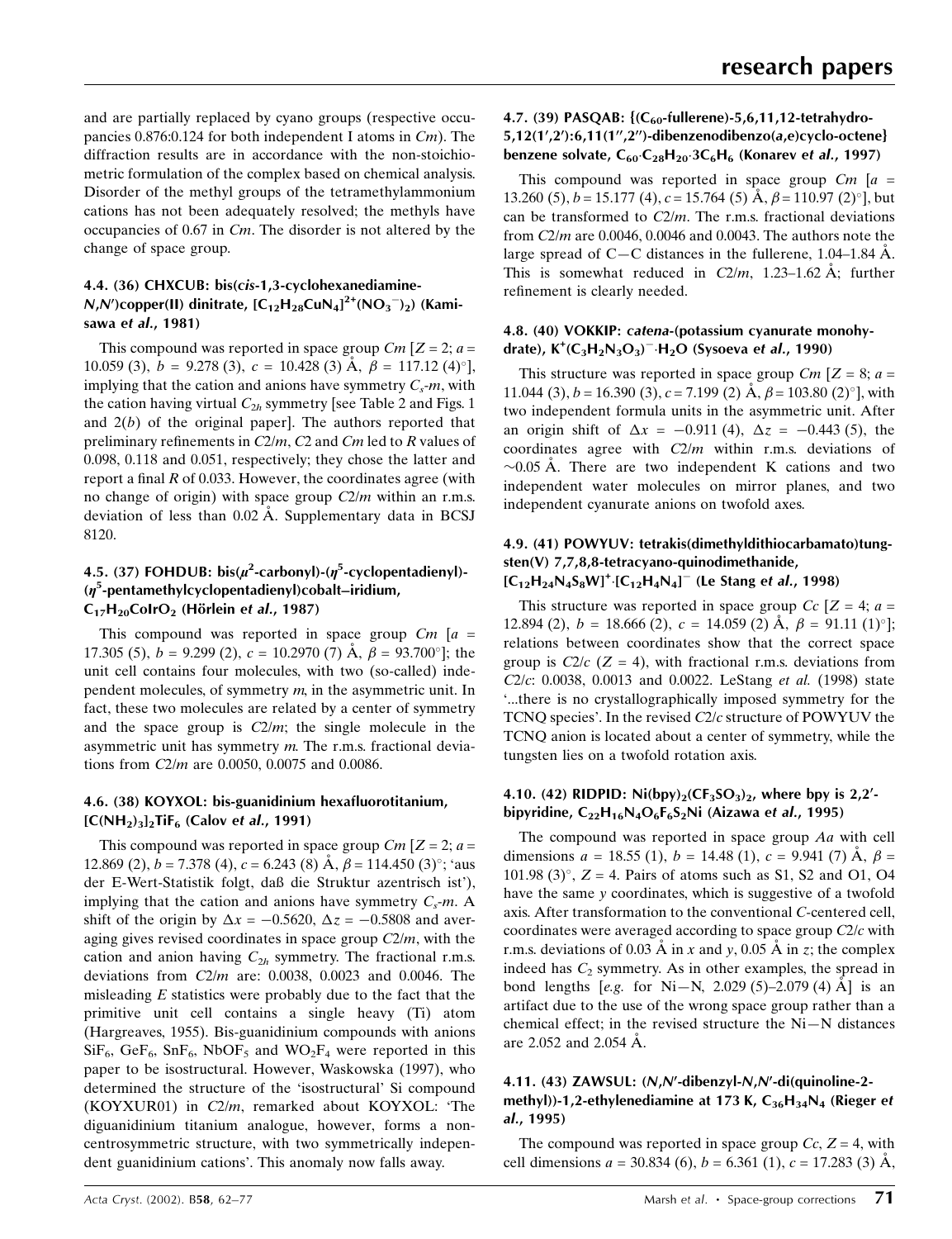$\beta = 123.26$  (3)<sup>o</sup>; it was stated that 'all attempts to solve the structure in space group C2/c failed'. In fact, after the origin is shifted by  $\Delta x = 0.082$ ,  $\Delta z = 0.060$ , the coordinates are compatible with  $C2/c$  within r.m.s. deviations of  $\sim 0.02$  Å. There are some printing errors in the published coordinates, but these have been corrected in the CSD.

#### 4.12. (44) ZEDCUG: hexa-tert-butyl benzenehexacarboxylate,  $C_{36}H_{54}O_{12}$  (Yasuda et al., 1994)

This compound was reported in space group  $Cc$  [a =  $16.632$  (?),<sup>9</sup>  $b = 14.074$  (5),  $c = 16.872$  (4)  $\AA$ ,  $\beta = 92.98$  (1)<sup>o</sup>;  $Z =$ 4]. After the origin is shifted by  $\Delta x = -0.3205$ ,  $\Delta z = -0.2142$ , the molecule lies on a twofold axis at  $x = 1/2$ ,  $z = 1/4$  within r.m.s. deviations of  $\sim 0.06$  Å in x, y and z; the  $C_2$  axis passes through the midpoints of the  $C1-C2$  and  $C4-C5$  bonds of the benzene ring. For the Cc structure, Yasuda et al. (1994) note a 'deformed benzene ring' with aromatic  $C-C$  distances ranging from 1.28 (1) to 1.49 (1)  $\AA$ , as well as wide variations in the C(benzene) $-C$ (ester) distances (1.37–1.67 Å) and in the C—CH<sub>3</sub> distances (1.43–1.71 Å; all s.u.'s 0.01–0.02 Å). The disparities effectively disappear in the C2/c description. Supplementary data in BCSJ 67007. We compare below the situation in ZEDCUG and ZEDDAN (tetra-tert-butyl 1,2,4,5 benzenetetracarboxylate).

#### 4.13. (45) REFCODE not yet assigned: 6,12-dioxaanthracene,<sup>10</sup> C<sub>20</sub>H<sub>10</sub>O<sub>2</sub> (Asari et al., 2001)

The structure of this compound was solved in space group Cc  $[Z = 4; a = 15.928(3), b = 4.983(3), c = 16.170(3)$   $\AA$ ,  $\beta =$ 91.33  $(2)^\circ$ . If the molecule is treated as centrosymmetric, the r.m.s. deviation between pairs of Cc bond lengths is  $0.062 \text{ Å}$ , approximately six or seven times as large as the least-squares s.u. of an individual bond length. Furthermore, the sums of coordinates for related pairs of atoms are  $1.741(2)$  in x, 0.503 (7) in y and 0.643 (3) in z. Thus, the molecular center may be moved to Wyckoff position  $(c)$  (1/4, 1/4, 0) in space group C2/c; coordinates are in Table 45S of the supplementary material. Asari et al. (2001) use Cc bond lengths averaged across a center for comparison in their Table 2; it would be preferable to carry out further refinement in the centrosymmetric space group.

## 4.14. (46) No REFCODE as inorganic,  $Mo<sub>3</sub>Fe S_4(H_2O)(NH_3)_9Cl_4$  (Shibahara et al., 1995)

The authors say of this orthorhombic  $a = 14.948(4)$ ,  $b =$ 16.233 (3),  $c = 9.208$  (2) Å;  $Z = 4$ ] structure 'systematic absences uniquely identified the space group as  $P2_1cn$ . After cyclic permutation of the cell axes, giving 9.208, 14.946 and 16.233  $\AA$ , a satisfactory structure can be found in *Pnma*, which carries the same absences. The r.m.s. deviations from Pnma for the eight matched atom pairs are 0.05, 0.04 and 0.03  $\AA$  in x, y and z, which is typical for the `add a center' situation.

#### 4.15. (47) FOZPAL: pentacarbonyl(phenylisocyanide)rhenium tetrafluoroborate,  $ReC_{12}H_5NO_5BF_4$  (Steil et al., 1988)

This structure was reported in  $Pn2_1a$  [Z = 4; a = 15.412 (5), b  $= 7.668$  (2),  $c = 13.038$  (3) A;  $T = 223$  K], but the presence of a molecular mirror plane leads to its better description in Pnma. The molecules are in Wyckoff positions  $(c)$ ; the phenyl group, which lies in the mirror plane in Pnma, was constrained to be a regular hexagon in the  $Pn2<sub>1</sub>a$  refinement. The C-O distances range from 1.09 to 1.23 Å in  $Pn2_1a$ , but are at 1.13–1.14 Å in *Pnma*. The Re–C(O) distances range from 1.93–2.07  $\AA$  in  $Pn2_1a$  and hence are indistinguishable from  $Re-C(N)$ , while in *Pnma* they range from 2.00 to 2.03  $\AA$  and hence are, as expected, shorter than  $Re-C(N)$  (2.08 Å).

## 4.16. (48) KISNAB: dichloro(6,13-(bis-2-hydroxyethyl)- 6H,13H-tripyrido[cd,fg,lm]-[1,2,4,7,9,10]heptaazapentadecine)iron(III) chloride,  $C_{23}H_{25}Cl_3FeN_7O_2$  (Constable et al., 1991)

This structure was reported in space group  $Pna2<sub>1</sub>$  [a = 5.494 (8),  $b = 12.873$  (6),  $c = 12.229$  (6) Å;  $Z = 4$ ]. Figs. 1 and 2 of Constable et al. (1991) suggest that the cation has a mirror plane normal to the mean cation plane, while Fig. 3 suggests that the crystal structure is centrosymmetric. The coordinates in their Table 2 confirm these expectations; the correct space group is *Pnma*. After an origin shift  $\Delta y = -0.105$ , the largest deviation from *Pnma* is for atom C3, which lies  $\sim 0.18$  Å from the mirror plane. For the  $Pna2_1$  structure,  $d(C2-C3)$  and  $d(C3-C4)$  in the pyridine ring are 1.28 and 1.48 Å; they are equal (by symmetry) at 1.38  $\AA$  in *Pnma*. Other distances are similarly improved.

#### 4.17. (49) YUFXIG  $[({\rm CO})_6$ Fe<sub>2</sub>( $\mu$ -SeCH<sub>3</sub>)<sub>2</sub>] (Mathur et al., 1995)

This compound was reported in  $Pc2_1n$  [a = 7.202 (1), b = 10.544 (1),  $c = 18.344$  (3) Å and is here revised to *Pnma*, transformation matrix  $(00\bar{1}; 010; 100)$ , with a shift of origin  $\Delta y = -0.820$  (2). The molecule has a mirror plane running through the two Fe atoms and two carbonyl groups  $C2 - O2$ and  $C5-O5$  (see Fig. 4 of Mathur *et al.*, 1995).

#### 4.18. (50) ZUFDIN:  $[Ni_2(cyclam)_2-p-xy][ClO_4.4H_2O,$ (cyclam)2-p-xyl is  $a,a'$ -bis(1,4,8,11-tetraazacyclotetradecan-6-yl)-p-xylene) (Kido et al., 1995)

This compound was reported in space group  $P_4$ , (No. 77),  $Z = 2$  [a = 15.251 (2), c = 9.821 (2) Å]; choice of space group was 'based on the systematic absence (00l:  $l \neq 2n$ ) and the successful solution of the structure'. After a small shift in the origin along c, the structure is compatible with  $P4<sub>2</sub>/m$  within r.m.s. deviations of  $\sim 0.05 \text{ Å}$ ; the symmetry of the cation becomes 2/m rather than 2 and the structure is achiral rather than chiral. The coordinates of the atoms of the perchlorate anions and water molecules were not published, and do not appear in the CSD.

<sup>9</sup> Changed by CSD from 16.632 (0).

<sup>&</sup>lt;sup>10</sup> Alternative name *peri*-xanthenoxanthene, hence the acronym PXX (Hjorth et al., 1994).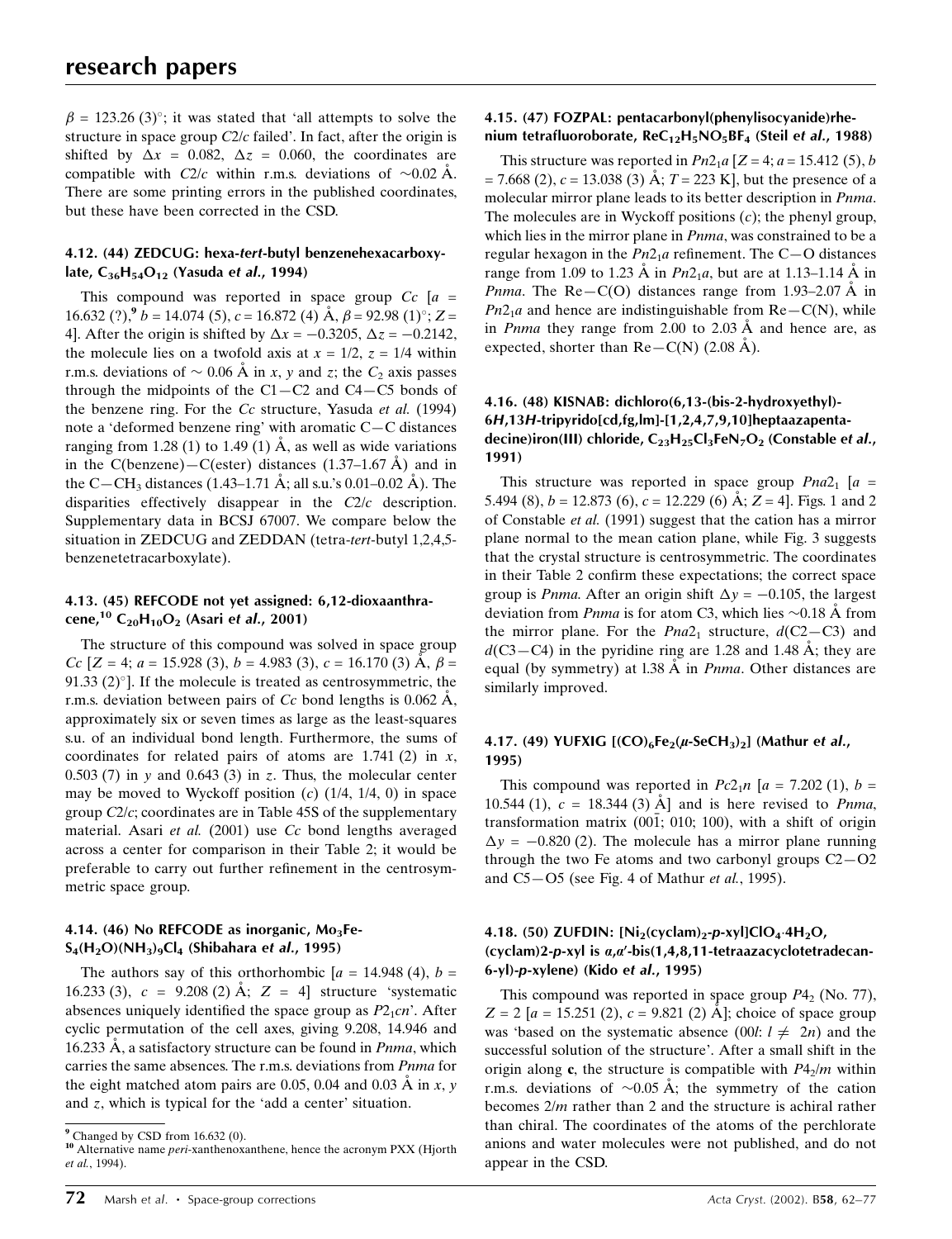#### 4.19. (51) and (52): LAKRIY,  $C_{12}H_{10}BMM_6O_3$ , and LAKROE,  $C_{12}H_{10}BN_6O_3Tc$  (Joachim et al., 1993)

These two compounds are isomorphous and were reported in space group  $P3$  (No. 143),  $Z = 2[a = 11.522(4), c = 7.933(3)]$ A for LAKRIY and  $a = 11.464 (4)$ ,  $c = 8.091 (3)$  Å for LAKROE]. The structures were solved with 'zwei unabhängigen Molekülen pro Elementarzelle'. These were located at Wyckoff positions  $(b)$  and  $(c)$ , both with symmetry 3; Joachim et al. (1993) do not justify the choice of P3 from the eight trigonal possibilities (two different Laue groups) with `no reflection conditions'. Apparently there were severe refinement difficulties in  $P3$  as the shift/error values were 6.68 and 3.38 for LAKRIY and LAKROE, respectively. A packing diagram of the unit cell shows that the two purportedly independent molecules are related by a center of symmetry at  $\frac{1}{2}$ ,  $\frac{1}{2}$ , 0 in space group  $P\overline{3}$  (No. 147), Wyckoff positions (*d*), site symmetry 3. As noted by Joachim et al. (1993), the molecular symmetry is approximately 3m. There is also an isomorphous Re compound  $a = 11.466 (2)$ ,  $c = 8.037 (3)$  Å, but the full structure was not reported.

## 4.20. (53)ZATGIK:  $\text{In}^{\text{III}}(\text{DEHP})_3 \cdot 3\text{H}_2\text{O}$ , where DEPH is 1,2diethyl-3-hydroxy-4-pyridinone  $(C_9H_{13}NO_2)$ ,  $C_{27}H_{42}N_3O_9$ In (Ma et al., 1994)

This structure was originally reported as rhombohedral, space group R3, with  $a = 15.447 (3)$ ,<sup>11</sup>,  $c = 23.026 (5)$  Å,  $Z = 6$ units of  $C_{27}H_{42}N_3O_9In·3H_2O$ . Ma *et al.* (1994) noted that 'the  $\delta$ and  $\lambda$  isomers of  $\text{[In}^{\text{III}}(\text{DEHP})_3 \cdot 3\text{H}_2\text{O}$  crystallize in space group  $R3$  with the In<sup>III</sup> atoms located on crystallographic threefold axes....The two isomers may be related by a pseudoinversion center'. It was further remarked that both noncentrosymmetric R3 and centrosymmetric (sic) R3m were compatible with the systematic absences, the former being preferred on the basis of intensity statistics and better refinement results. The absolute structure was determined [Flack parameter 0.05 (6) in their Table 1]; in the light of what follows, this has no meaning. The two metal complexes in the asymmetric unit are related, within r.m.s. deviations of  $\sim$ 0.03 Å, by a center of inversion at (1/6,  $-1/6$ , 0.293); after translation to the conventional origin, the In atoms lie on Wyckoff positions (c)  $(00z, 00\overline{z})$ ; symmetry 3) of space group  $R\overline{3}$ .

We make some comments about the role of the water molecules in the structure. There are two structurally distinct types, labeled O5 and  $O6^{12}$  in Table 5 of Ma *et al.* (1994). In the original, R3 description, three W5 atoms are apparently hydrogen-bonded together  $[d(W5 \cdots W5) = 2.98 \text{ Å}]$ , forming an equilateral triangle around a  $C_3$  axis; these waters also donate hydrogen bonds  $[d(W5\cdots O1) = 2.82 \text{ Å}]$  to an oxygen atom O1 of one, but not the other, of the two independent metal complexes. (The corresponding atom in the second complex, O4, has no donor.) The three W6 water molecules

are not hydrogen-bonded together; they are separated by 4.05  $\AA$ . Instead, they appear to form two hydrogen bonds apiece to oxygen atoms O2  $(3.06 \text{ Å})$  and to O3  $(2.82 \text{ Å})$  of different complexes. In this R3 structure, the two types of water molecules are not paired across the symmetry center of  $R\overline{3}$ ; we must presume that in the difficulties associated with refining the structure as non-centrosymmetric, the mates were overlooked. For W5 this seems highly likely, as there is no reason to expect O1 of one metal complex to be hydrogen bonded while its pseudo-symmetrically (at least) related counterpart O4 is not. In the case of W6, the additional center in  $R_3$  would create a nearly planar hexagon with  $O \cdot \cdot \cdot O$ distances improbably short at  $2.35 \text{ Å}$ . However, we note that this atom has a very large displacement parameter, with  $U =$ 0.33  $\AA^2$ , suggesting that its site may be only partially occupied. We further note that neither a chemical analysis nor a density measurement is available to establish the amount of water in the crystal (nor is there evidence that the crystals lost water during data collection). It seems likely that the composition differs from that reported, perhaps corresponding to approximately 4.5 water molecules per complex rather than 3; but we can only conjecture.

## 4.21. (54) PAMCOV: [tris(ruthenium(III) $(\mu_3$ -O)hexakis( $\mu$ benzoate-O,O')tris(N-pyridine)]hexafluorophosphate (Abe et al., 1992)

This compound was reported in the chiral space group  $P6<sub>3</sub>$ (No. 173)  $[a = 13.619(6), c = 19.204(9) \text{ Å}; Z = 2]$ , but is better described in the centrosymmetric space group  $P6_3/m$  (No. 176). In the revised description, the central  $\mu_3$ -oxygen of the ruthenium cation lies on a site of symmetry 6 rather than symmetry 3, and the octahedral  $PF_6^-$  anion has symmetry 3. In the  $P6<sub>3</sub>$  structure the bond lengths vary around the ring [starting from N: 1.45 (3)  $(N-C)$ , 1.48 (3), 1.43 (5), 1.31 (4), 1.34 (2), 1.27 (2)  $\AA$  (N-C)], while the mirror-plane paired values are close to standard [1.35 (C-N), 1.41, 1.37  $\AA$ ] in the  $P6<sub>3</sub>/m$  structure.

## 5. Category C: add a center of symmetry and systematic absences

#### 5.1. (55) KERGET: cis-transoid-cis-cyclobuta(1,2-a;3,4-a')diindene,  $C_{18}H_{16}$  (Shima et al., 1989)

This structure was reported in space group  $P2_1$  [a = 7.162 (2),  $b = 6.320$  (3),  $c = 13.647$  (2)  $\AA$ ,  $\beta = 97.60$  (8)°;  $Z = 2$ . The molecule appears to be centrosymmetric in their Figs. 2 and 3. After an origin shift of  $-1/4$ ,  $-0.59$ ,  $-3/4$ , the molecule is located about a center of symmetry in space group  $P2_1/n$ within r.m.s. deviations of  $\sim 0.03$  Å. The reflection condition 'h0l absent for  $h + l$  odd' was not recorded. Supplementary data in BCSJ 8874. The dihedral angle of the cyclobutane ring, given as  $3^{\circ}$  in P<sub>21</sub>, must be zero (by symmetry) in P<sub>21</sub>/n.

<sup>&</sup>lt;sup>11</sup> The calculated volume shows that the value of 15.477 (3)  $\AA$  given for b in Table 1 is a misprint. Minimum and maximum values of 0.9876 and 0.9999 for the absorption correction suggest that reconsideration is necessary.  $12$  Here renamed W5 and W6 for clarity.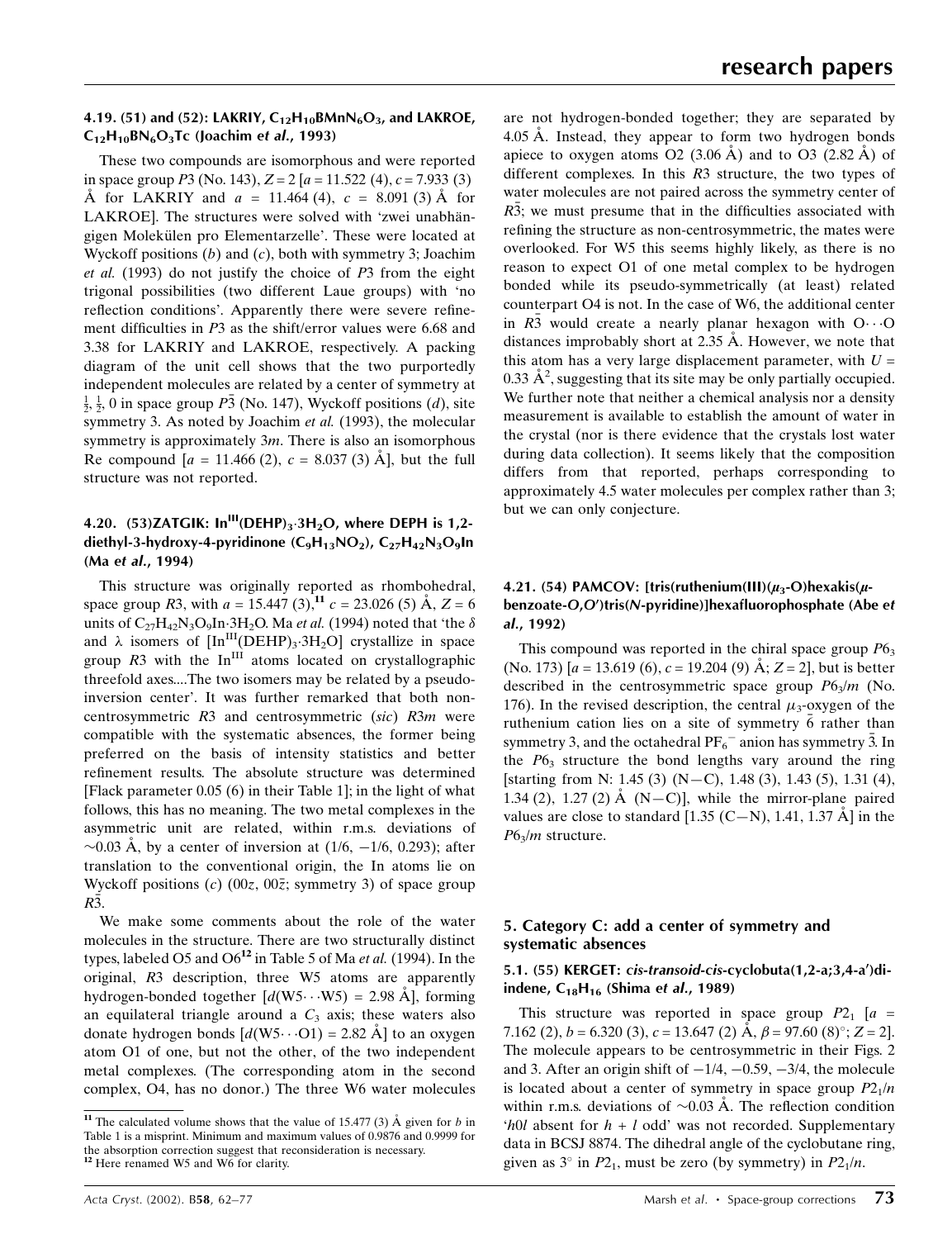## 5.2. (56) LEVJUR:  $(C_5Me_5)Ta(S^{-1}Bu)_3(O^{-n}Bu)$ ,  $C_{26}H_{51}OS_3Ta$ (Tatsumi et al., 1994)

This compound was reported in  $P2_1$ ,  $Z = 4[a = 9.134(4), b =$ 12.078 (7),  $c = 27.74$  (2)  $\dot{A}$ ,  $\beta = 92.39$  (6)<sup>o</sup>]. It was stated that `inspection of the systematic absences indicated possible space groups  $P2_1$  and  $P2_1/m$ . The mean  $E^2 - 1$  value and packing considerations suggested non-centric  $P2<sub>1</sub>$ , and the successful solution and refinement of the structure support the choice as the correct space group'. Thus, it was concluded that there were two crystallographically independent molecules in the asymmetric unit, with different  $Ta-O-C$  angles of 133.2 (7) and  $159.6 (7)$ °, different Ta $-$ O bonds [1.919(7) and 1.856 (6)  $\AA$ )] and different Ta $-S$  bonds. There was appreciable theoretical discussion of these differences, but not of the  $C-C$  distances within the cyclopentadiene rings, which varied from 1.28 to 1.68  $\AA$ . However, the two molecules are related, within r.m.s. deviations of  $\sim 0.07$  Å, by a c-glide plane at y = 0.0114; a shift in origin of 0.2386 in y leads to the proper space group  $P2<sub>1</sub>/c$ . The reflection condition 'h0l absent for l odd' was not recognized. The revised coordinates give  $\angle$ Ta $\rightarrow$ O $\rightarrow$ C = 146.0 $\degree$  and ring C—C from 1.38 to 1.53 Å, still a large spread in view of the reported e.s.d.'s of  $\sim 0.02$  Å.

#### 5.3. (57) ZEDDAN: tetra-tert-butylbenzenetetracarboxylate,  $C_{26}H_{38}O_8$  (Yasuda et al., 1994)

This structure was reported in space group  $P2_1$ ,  $Z = 2[a =$ 11.696 (3),  $b = 10.450$  (5),  $c = 11.176$  (5)  $\AA$ ,  $\beta = 95.14$  (2)<sup>o</sup>]; no molecular symmetry is required. The coordinates can be translated ( $\Delta x = -1/2$ ,  $\Delta y = -0.1682$ ,  $\Delta z = -1/4$ ) so that the molecule is located centrosymmetrically about the origin of the unit cell; the space group is now  $P2<sub>1</sub>/c$ . This implies that the reflection condition,  $h0l$  absent for  $l$  odd, was not recognized. We have checked this by obtaining the supplementary data from BCSJ 67007. There are approximately 5500  $F$  values, covering a hemisphere. One can predict that there should be approximately 95  $h0l$  reflections with  $l$  odd; 14 of these are included in the  $F$  table. All are very weak; the strongest, 101, at 2.4 electrons would have an intensity of  $\sim$ 3  $\times$  10<sup>-4</sup> that of 102  $(150 e)$ . This confirms the space group revision. Thus, in ZEDDAN, the molecule is located at a crystallographic center of symmetry in  $P2<sub>1</sub>/c$  rather than being an approximately centrosymmetric molecule in a general position in  $P2<sub>1</sub>$  (*cf.*) Marsh, 1986, and elsewhere). In the  $P2<sub>1</sub>/c$  structure, all equivalent pairs of bond lengths (seven pairs plus a benzene ring) agree within 0.01 Å. In the original  $P2<sub>1</sub>$  structure, agreement was considerably worse: for example, the  $C-$ C(methyl) bonds (12 of them) ranged from 1.45 to 1.58  $\AA$ ; in  $P2<sub>1</sub>/c$ , the six values range from 1.50 to 1.52 Å.

We note that ZEDDAN and ZEDCUG (see above) are related compounds, described in the same publication. The

authors (Yasuda et al., 1994) comment extensively on the wide variations in bond lengths and angles in these compounds, and discuss them as physically meaningful.<sup>13</sup> However, most of the variations are due to the mis-assignment of space groups; when the coordinates are averaged across the added centers of symmetry, the variations nearly disappear.

### 5.4. (58) CADKUN: (N,N'-dibenzyl-4-methyl-4-azaheptane-1,7-diamine)(dimethylformamide)( $BF_4$ )2, Pd $F_8ON_4C_{24}B_2H_{38}$ (Yagyu et al., 1998)

This structure was reported in space group Pn  $[Z = 4; a =$ 21.173 (4),  $b = 13.096$  (2),  $c = 10.826$  (2)  $\AA$ ,  $\beta = 102.07$  (1)<sup>o</sup>]. The corresponding atoms of the two purportedly independent molecules are related by a  $2<sub>1</sub>$  axis parallel to **b**. After the origin is shifted by  $\Delta x = 0.131$ ,  $\Delta y = 0.25$ ,  $\Delta z = 0.181$ , the space group becomes  $P2_1/n$  within r.m.s. deviations of  $\sim 0.05 \text{ Å}$ . The reflection condition  $0k0$  absent for k odd' was missed. Although the  $F$  atoms of the tetrafluoroborate groups have  $B_{\text{eq}}$  factors ranging from 8.6 to 22  $\AA^2$ , they average satisfactorily. In the  $Pn$  structure the B-F bonds range from 1.20 to 1.47  $\AA$ , whereas the range in the revised structure is 1.29– 1.36 A. Supplementary data in BCSJ 71010.

#### 5.5. (59) KUSLOZ: bis(2-(dimethylphosphino)ethane-1-thiolato)nickel(II),  $C_8H_{20}NIP_2S_2$  (Kita et al., 1992)

This compound was reported in space group  $P_n$  [a = 5.897 (2),  $b = 10.578$  (2),  $c = 10.895$  (1) A,  $\beta = 92.83$  (2)°;  $Z = 2$ ]. Fig. 1 of Kita et al. (1992) suggests that the molecule is centrosymmetric. Shifts of  $\Delta x = -0.6112$ ,  $\Delta y = -0.25$ ,  $\Delta z =$  $-0.0570$  applied to the published coordinates (their Table 1) place the Ni atom at the origin, with the other atoms paired as x, y, z;  $-x$ ,  $-y$ ,  $-z$ . The coordinates in P2<sub>1</sub>/n have r.m.s. deviations of 0.05 Å in x, 0.03 Å in y and 0.02 Å in z. The reflection condition '0k0 absent for  $k$  odd' was not recognized. Supplementary data are in BCSJ 9016.

## 5.6. (60) TOSSAV:  $[(SmMe<sub>2</sub>)<sub>2</sub>(edta)(H<sub>2</sub>O)<sub>2</sub>]·H<sub>2</sub>O,$  $Sn<sub>2</sub>O<sub>11</sub>N<sub>2</sub>C<sub>14</sub>H<sub>30</sub>$  (Aizawa et al., 1996)

The space group was reported as  $Pc$ ,  $Z = 4$  [cell dimensions  $a = 18.377 \text{ (4)}, b = 7.563 \text{ (2)}, c = 15.642 \text{ (4)} \text{ Å}, \beta = 92.923 \text{ (9)}^{\circ}.$ The ORTEP diagram of Fig. 4 of Aizawa et al. (1996) strongly suggests that the molecule is centrosymmetric and this is confirmed by pairing atomic coordinates. The reflection condition  $0k0$  absent for  $k$  odd was not recognized. The r.m.s. deviations from  $P2<sub>1</sub>/c$  are 0.035, 0.048 and 0.041 A. Supplementary data in BCSJ 71070.

#### 5.7. (61) VOZVIP: 6-methyl-4-(morpholinomethyl)-2H-1 benzothiopyran-2-one,  $C_{15}H_{17}NO_2S$  (Nakazumi et al., 1992)

This structure was solved in space group Pc,  $Z = 4[a =$ 11.336 (4),  $b = 16.871$  (7),  $c = 7.287$  (5)  $\AA$ ,  $\beta = 80.748$  (42)<sup>o</sup>], but can be transformed to  $P2<sub>1</sub>/c$  after an origin transformation of  $\Delta x = -0.588$  (4),  $\Delta y = -3/4$ ,  $\Delta z = -0.577$  (4); we have retained the acute value for  $\beta$  to avoid confusion. The reflection condition '0k0 absent for  $k$  odd' was not recognized; Nakazumi et al. (1992) remark that '...compound 5f included

<sup>&</sup>lt;sup>13</sup> Yasuda et al. (1994) write 'differences in the bond lengths/angles in ZEDCUG and ZEDDAN are impressive. The mean bond length and angle of the benzene ring do not significantly differ in ZEDCUG and ZEDDAN, but the individual bond lengths/angles deviate much more extensively from the mean values in the highly congested hexaester ZEDCUG. Thus, the bond lengths and angles in ZEDCUG vary fairly widely from 1.28 to 1.49 A and from 110 to 129'.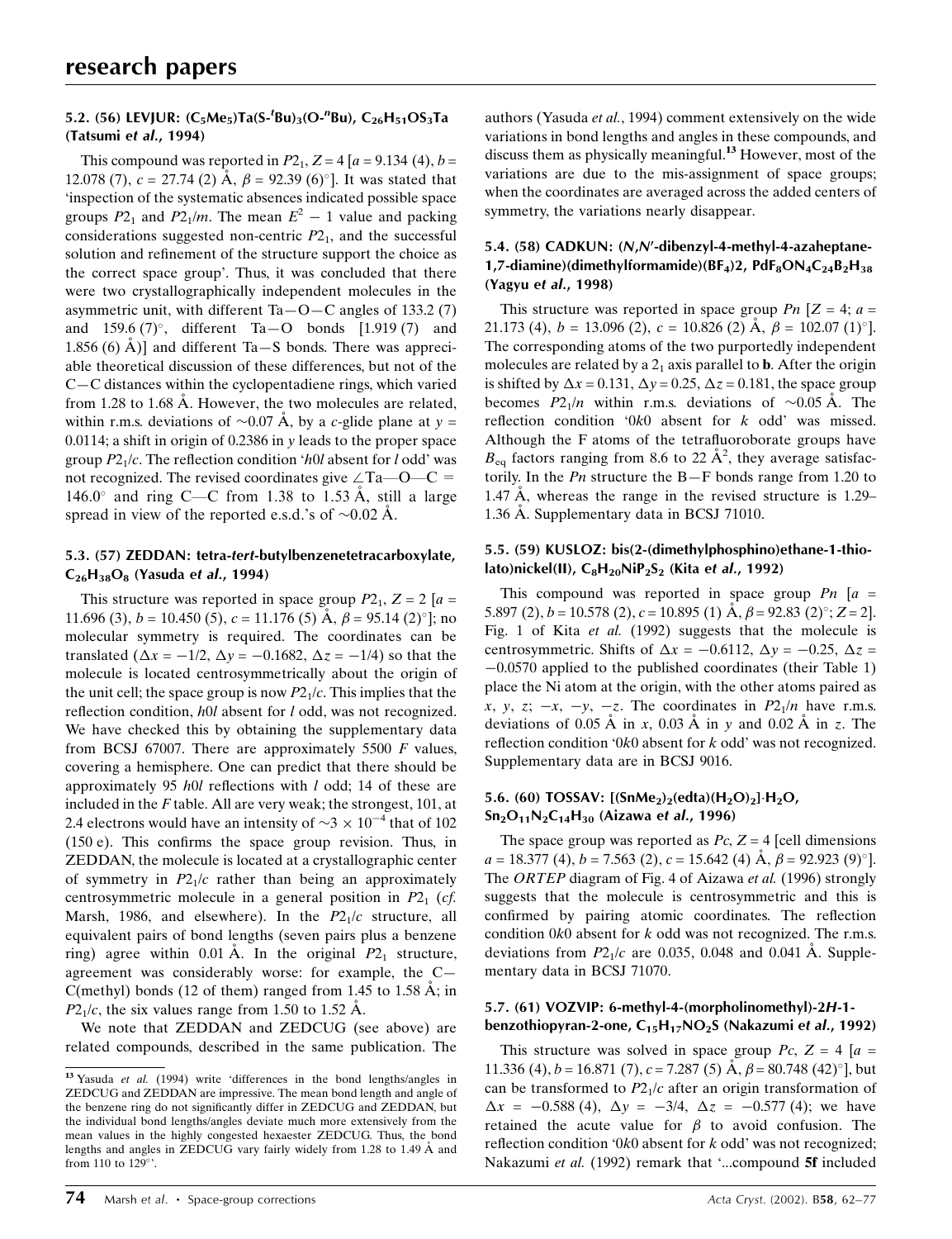two crystallographically independent molecular units...which showed different bond lengths...'. There is only one molecule in the asymmetric unit after revision. In the Pc structure the  $C-C$  distances within the two benzene rings ranged from 1.24 to 1.53 Å; in the  $P2<sub>1</sub>/c$  structure the C–C distances within the single benzene ring range from  $1.38$  to  $1.40$  Å.

## 5.8. (62) NALCIM  $(\mu^2-a,a'-bis((di-2-pyridy))$ methylamino)-mxylene)bis( $\mu^2$ -hydroxo)( $\mu^2$ -perchlorato-O,O')dicopper(II) perchlorate monohydrate,  $\text{[C}_{30}\text{H}_{26}\text{ClCu}_2\text{N}_6\text{O}_6]^+ \text{[ClO}_4]^-. \text{H}_2\text{O}$ (Garcia et al., 1996)

This structure was reported in the enantiomorphous space group  $P2_12_12_1$  (No. 19),  $Z = 4[a = 14.188 (4), b = 14.275 (3), c =$ 16.763 (4)  $\AA$ ]. After reorientation (transformation matrix 001; 100; 010) and an origin shift of 0.25 in y, atoms are paired in accordance with the centrosymmetric space group Pnma (No. 62) within r.m.s. deviations of  $\sim 0.05$  A. Garcia *et al.* (1996) remark (copied by the CSD) that the `... correctness of the absolute structure was confirmed by refinement of Flack's parameter. This parameter, which ought to be zero (within e.s.d.s) for the right structure, came out to be 0.04 (12) for the finally reported data, and 0.91 (12) for its enantiomorph'. Of course, there is no absolute structure (cf. Flack & Bernardinelli, 1999, 2000). The molecule has a mirror plane passing through O1, O2, C30, C26 (see Fig. 3 of Garcia et al., 1996). The reflection conditions '0kl,  $k + l = 2n$ , and  $hk0$ ,  $h = 2n'$  (in the original cell setting) were not recognized. The crystals contain two types of perchlorate, a non-coordinated anion and a loosely coordinated bridging moiety. Garcia et al. (1996) introduced disorder in the refinement of these groups. The major component of the bridging moiety (75% occupancy) is well accounted for by our revised model, as is the Cl of the anion, while the other (oxygen) positions are less well defined.

#### 5.9. (63) DIXVOV: trichloro-bis(3-methylimidazole-2-thione-S)antimony(III),  $C_8H_{12}N_4Cl_3S_2S_6$  (Berges et al., 1985)

The structure was originally reported in space group  $Pca2<sub>1</sub>$ (No. 29),  $Z = 8$ . The structure factors were acquired from the Microfiche version of the paper. Only 11  $hk0$  reflections with k odd were included; the strongest of these reflections had  $F_{obs}$  = 15.7 electrons, whereas the smallest  $F_{obs}$  in the rest of the table was 10.7 e. We have refined the structure in space group Pbca [cell dimensions in this standard orientation: 9.738 (2), 23.630 (7), 13.584 (4)  $\AA$ ] to a final R of 0.041 (2628 reflections; methyl H atoms disordered), the same as obtained in the original study but with approximately half as many parameters. The centrosymmetric dimeric unit is shown in Fig. 5 of Berges *et al.* (1985). The r.m.s. difference between paired  $Sb$ – Cl bonds in  $Pca2_1$  is 0.04 Å, about seven times the leastsquares standard uncertainty. In the revised structure the three Sb—Cl distances are 2.469 (2), 2.618 (2) and 2.782 (2)  $\AA$ . The largest difference between chemically equivalent bond lengths in the organic rings in the  $Pca2<sub>1</sub>$  structure was 0.15 Å, whereas, after revision, these bonds agree within  $0.03 \text{ Å}$ .

## 6. Discussion

The earliest of our examples was published in 1971, the latest in 2001. Approximately 30% (19 out of 64) have publication dates 1996 or later. The sample size is far too small to permit conclusions concerning a trend with time.

It is probable that most of the Category A errors occurred early in the diffraction experiment. As far as we can tell, in all but one case the unit cell was derived from a small number, typically 25 or fewer, of reflections centered on a serial diffractometer; the apparent shape of this cell (perhaps the reduced cell, perhaps not) was quite likely the determining factor in assigning the crystal system and the Laue symmetry, without regard to the symmetry of the diffraction intensities or to the fact that the errors in the cell dimensions might have been considerably larger than the estimates of precision. Once the crystal class was selected, it appears as though insufficient effort was made to confirm the Laue symmetry. In one case, example No. 3, the cell parameters were obtained from all observed reflections collected on an area detector diffractometer; the authors chose a triclinic cell and Laue symmetry apparently without taking notice of the fact that two of the angles were insignificantly different from  $90^\circ$ . There are four examples, 26, 28, 29 and 30, where the unit cell was correct, but the wrong Laue group was selected.

Is help on the way? Can we can hope that Category A errors are an endangered species? Most modern diffraction installations include cell-search routines that provide the user with extensive information concerning Niggli cells and possible lattice types. Area detector devices can rapidly survey almost the entire sphere of reflections, which should increase the reliability of the unit cell angles; software is now available for the routine examination of the quality of intensity matching, R(merge), for all possible Laue symmetries. Some programs may even recommend a choice of Laue group (and, perhaps, of space group as well), and accept this choice as a default value unless instructed otherwise. However, the user, not the software, is the responsible party and it is the user who must make the final choice, taking into account the frailties of both software and hardware as well as other relevant circumstances. While not wishing to be thought Luddite, we note that the obsolescent practice of photographing the reciprocal lattice under controlled orientation conditions generally gives unambiguous information about crystal lattice and spacegroup symmetry.

Avoiding Category B and Category C errors is more difficult and also probably more important because of the problem of near-singularities and the distortions to the molecular geometry which usually result. An attempt to decide, early in a diffraction experiment, whether or not the structure is centrosymmetric on the basis of intensity statistics alone is fraught with danger; such statistical tests are often unreliable for several well documented reasons. Even deciding whether special categories of reflections are present or absent may be uncertain, because of difficulties in measuring and assigning error estimates to the intensities of weak or missing reflections. In such cases, a search for possible centrosymmetry is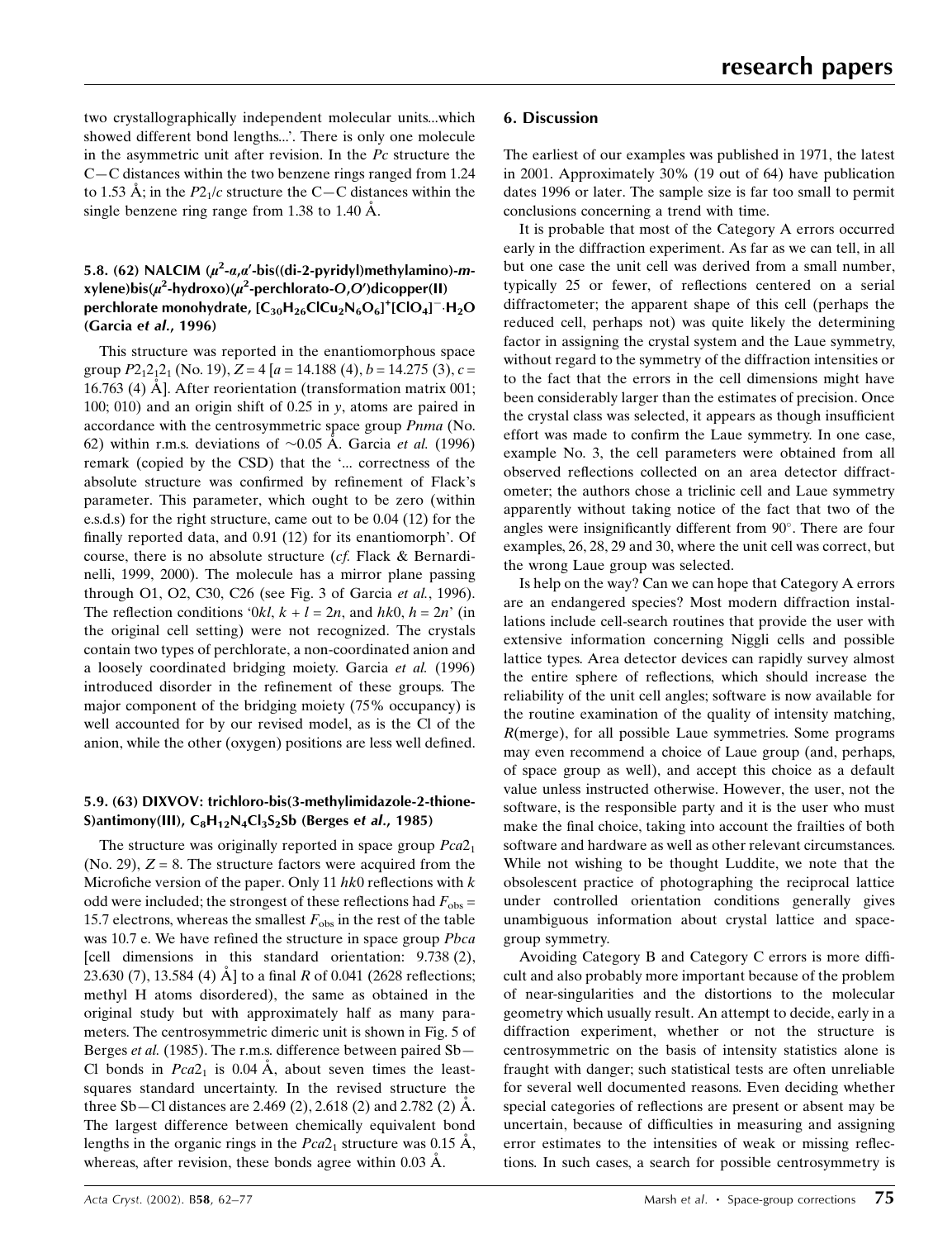best made on the basis of the completed structure determination, by examining drawings of the structure or by surveying the lists of atom coordinates, displacement parameters, and interatomic distances and angles.

We have encountered a number of borderline situations where the evidence favoring possible higher symmetry is equivocal. We have not included such examples, despite their inherent interest, because it is difficult to reach convincing conclusions in the absence of the primary intensity data. This reinforces a plea (Dunitz et al., 1998) for adequate archiving of such data, as is now performed by the International Union of Crystallography and the Chemical Society of Japan.

We have also encountered several examples where authors have justified retention of a non-centrosymmetric space group because of unsatisfactory refinement in the centrosymmetric alternative, whereas repetition of the refinement (based on the same intensity data) by other investigators has not led to any problems. In some cases the original authors used the 'significance test' of Hamilton (1964) as a guide, without carefully considering the assumptions involved; in other cases, we suspect that errors were made in transforming from the lower to the higher symmetry. In addition, Flack & Bernardinelli (1999, 2000) have noted examples where incorrect usage and interpretation of the `Flack parameter' have led to the fictional assignment of chirality to an achiral structure. In all these cases, as in all the Category B and Category C examples reported here, strong support for the centrosymmetric descriptions came from the much more reasonable interatomic distances and angles that resulted.

There are reasons to hope that errors of this type are on the decline. Structure-checking programs, such as MISSYM (LePage, 1987, 1988) and PLATON/ADDSYM (Spek, 2001), are being incorporated into software packages. Journals of the International Union of Crystallography undertake routine symmetry checks on all submitted manuscripts; we trust that other journals will soon follow suit. However, such checks are no more than guides; it is the investigator who must make the final decision whether the higher symmetry is real or only approximate. The mantra should surely be: examine the input data critically and the output results even more critically.

We end with hope and confidence that papers such as this will become increasingly rare, because of a lack of appropriate examples.

Note added in proof: See §3.12. We have now noted a recent independent investigation of this structure [Cini, R. & Cavaglione, A. (1999). *Inorg. Chem.* **38**, 3751-3754], which is included in the October 2001 release of the CSD under the Refcode WABKO201. The space group is confirmed as  $C2/c$ and the coordinates agree with ours within r.m.s. deviations of  $\sim$ 0.010 Å. These authors also note that the earlier P1 description is compatible with C2/c.

The possibility that ZEDCUG and ZAWSUL might have symmetries higher than Cc was originally pointed out to one of the authors (REM) by Dr Anthony Spek in 1997 (private communication). We are grateful to Professor Dr Jürgen Kopf

(Hamburg) for information about DIXVOV. The staff of the CCDC have been very helpful in providing information.

#### References

- Abe, M., Sasaki, Y., Yamaguchi, T. & Ito, T. (1992). Bull. Chem. Soc. Jpn, 65, 1585-1590.
- Aizawa, S.-I., Natsume, T., Hatano, K. & Funahashi, S. (1996). Inorg. Chim. Acta, 248, 215-224.
- Aizawa, S.-I., Yagyu, T., Kato, K. & Funahashi, S. (1995). Analyt. Sci. 11, 557-562.
- Andrews, L. C., Bernstein, H. J. & Pelletier, G. A. (1980). Acta Cryst. A36, 248-252.
- Arnold, H. (1983). International Tables for Crystallography, edited by Th. Hahn, Vol. A, Section 5, pp. 69-79. Dordrecht: Kluwer Academic Publishers.
- Asari, T., Kobayashi, N., Naito, T. & Inabe, T. (2001). Bull. Soc. Chem. Jpn, 74, 53-58.
- Balakaeva, T. A., Gorbunova, Yu. E., Kurbakova, A. P., Mikhailov, Yu. N. & Efimenko, I. A. (1994). Russ. J. Coord. Chem. 20, 888-892.
- Baur, W. H. & Tillmanns, E. (1986). Acta Cryst. B42, 95-111.
- Baur, W. H. & Kassner, D. (1992). Acta Cryst. B48, 356-359.
- Berges, P., Hinrichs, W., Kopf, J., Mandak, D. & Klar, G. (1985). J. Chem. Res. pp. 218-219.
- Bodige, S. G., Zottola, M. A., McKay, S. E. & Blackstock, S. E. (1999). Cryst. Eng. 1, 243-253.
- Brand, U. & Vahrenkamp, H. (1992a). Inorg. Chim. Acta, pp. 198-200.
- Brand, U. & Vahrenkamp, H. (1992b). *Inorg. Chim. Acta*, pp. 663– 669.
- Cabeza, J. A., Martinez-Garcia, M. A., Riera, V., Garcia-Granda, S. & Ardura, D. (1996). J. Organomet. Chem. 525, 133-138.
- Calov, U., Schneider, M. & Leibnitz, P. (1991). Z. Anorg. Allg. Chem. 604, 77-83.
- Cambridge Structural Database (2001). Cambridge Crystallographic Data Centre, 12 Union Road, Cambridge, England.
- Constable, E. C., Khan, M. S., Lewis, J., Liptrot, M. C. & Raithby, P. R. (1991). *Inorg. Chim. Acta*, **181**, 207–212.
- Dunitz, J. D., Herbstein, F. H. & Marsh, R. E. (1998). IUCr Newsl. 6, 6.
- Fait, J. F., Fitzgerald, A., Caughlan, C. N. & McCandless, F. P. (1991). Acta Cryst. C47, 332-337.
- Fawcett, J., Holloway, J. H. & Saunders, G. C. (1992). Inorg. Chim. Acta, 202, 111-113.
- Filippou, A. C., Wössner, A. D., Kociok-Köhn, G., Hinz, I. & Gruber, L. (1997). J. Organomet. Chem. 532, 207-218.
- Flack, H. D. & Bernardinelli, G. (1999). Acta Cryst. A55, 908-915.
- Flack, H. D. & Bernardinelli, G. (2000). J. Appl. Cryst. 33, 1143-1148.
- Fluck, E., Förster, J.-E., Weidlein, J. & Hädicke, E. (1977). Z. Naturforsch. Teil B,  $32$ , 499-506.
- Garcia, A. M., Manzur, J., Garland, M. T., Baggio, R., Gonzalez, O., Pena, O. & Spodine, E. (1996). *Inorg. Chim. Acta*, **248**, 247-255,
- Gradoz, P., Baudry, D., Ephritikhine, M., Lance, M., Nierlich, M. & Vigner, J. (1994). J. Organomet. Chem. 466, 107-118.
- Hahn, F. E., Tamm, M., Imhof, L. & Lügger, T. (1996). J. Organomet. Chem. 526, 149-155.
- Hamilton, W. C. (1964). Statistics in Physical Science, pp. 157-162. New York: The Ronald Press Co.
- Harata, K., Uekama, K., Otagiri, M. & Hirayama, F. (1987). Bull. Chem. Soc. Jpn, 60, 497-502.
- Hargreaves, A. (1955). Acta Cryst. 8, 12-14.
- Herbstein, F. H. (1997). Acta Cryst. B53, 968-975.
- Herbstein, F. H. (2000). Acta Cryst. B56, 547-557.
- Herbstein, F. H. & Kapon, M. (1985). Z. Kristallogr. 173, 249-256.
- Herbstein, F. H. & Marsh, R. E. (1998). Acta Cryst. B54, 677-686.
- Hjorth, M., Thorup, N., Frediriksen, P. & Bechgaard, K. (1994). Acta Chem. Scand. 48, 139-143.
- Hörlein, R., Herrmann, W. A., Barnes, C. E., Weber, C., Krüger, C., Ziegler, M. L. & Zahn, T. (1987). J. Organomet. Chem. 321, 257-272.